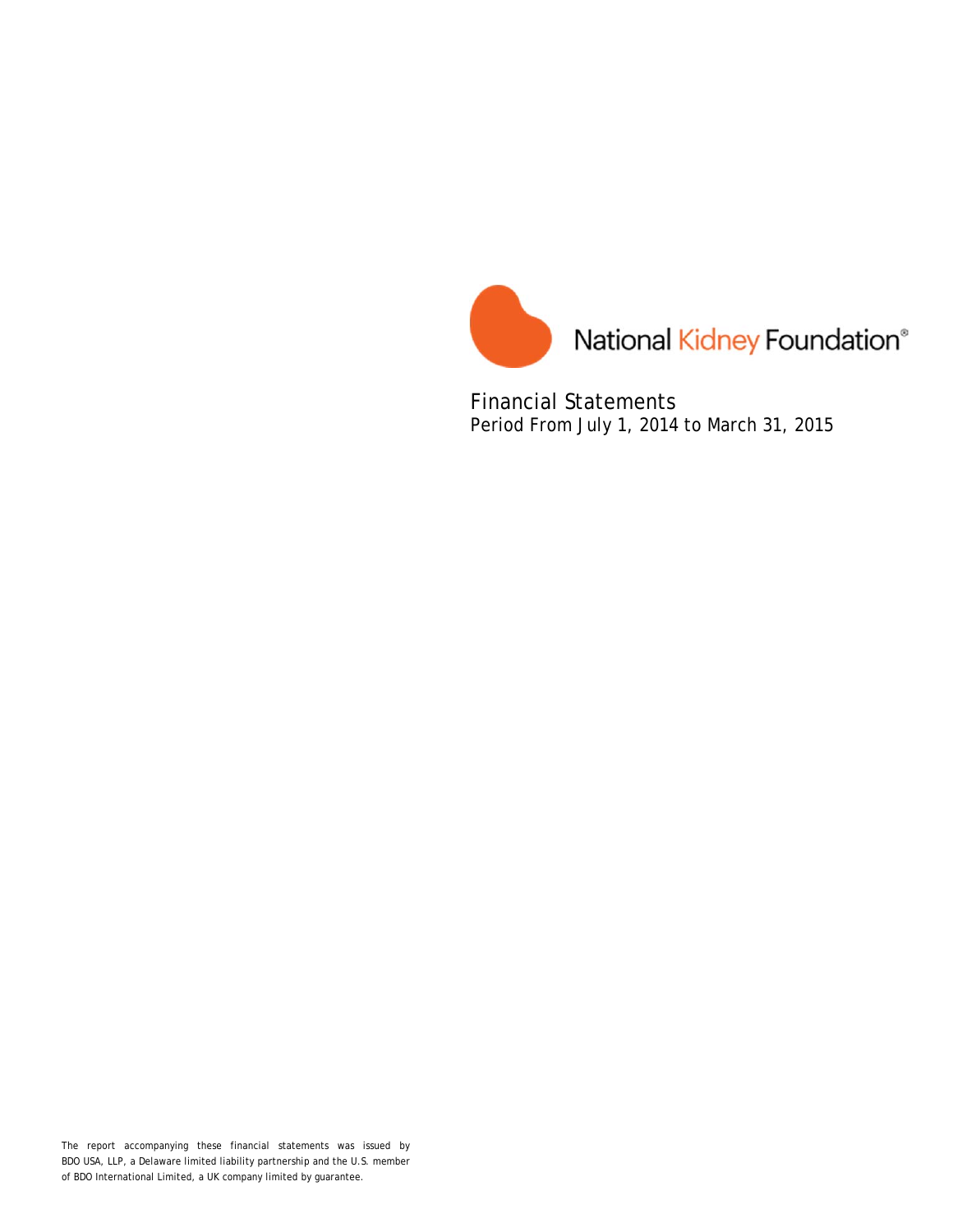

National Kidney Foundation®

Financial Statements Period From July 1, 2014 to March 31, 2015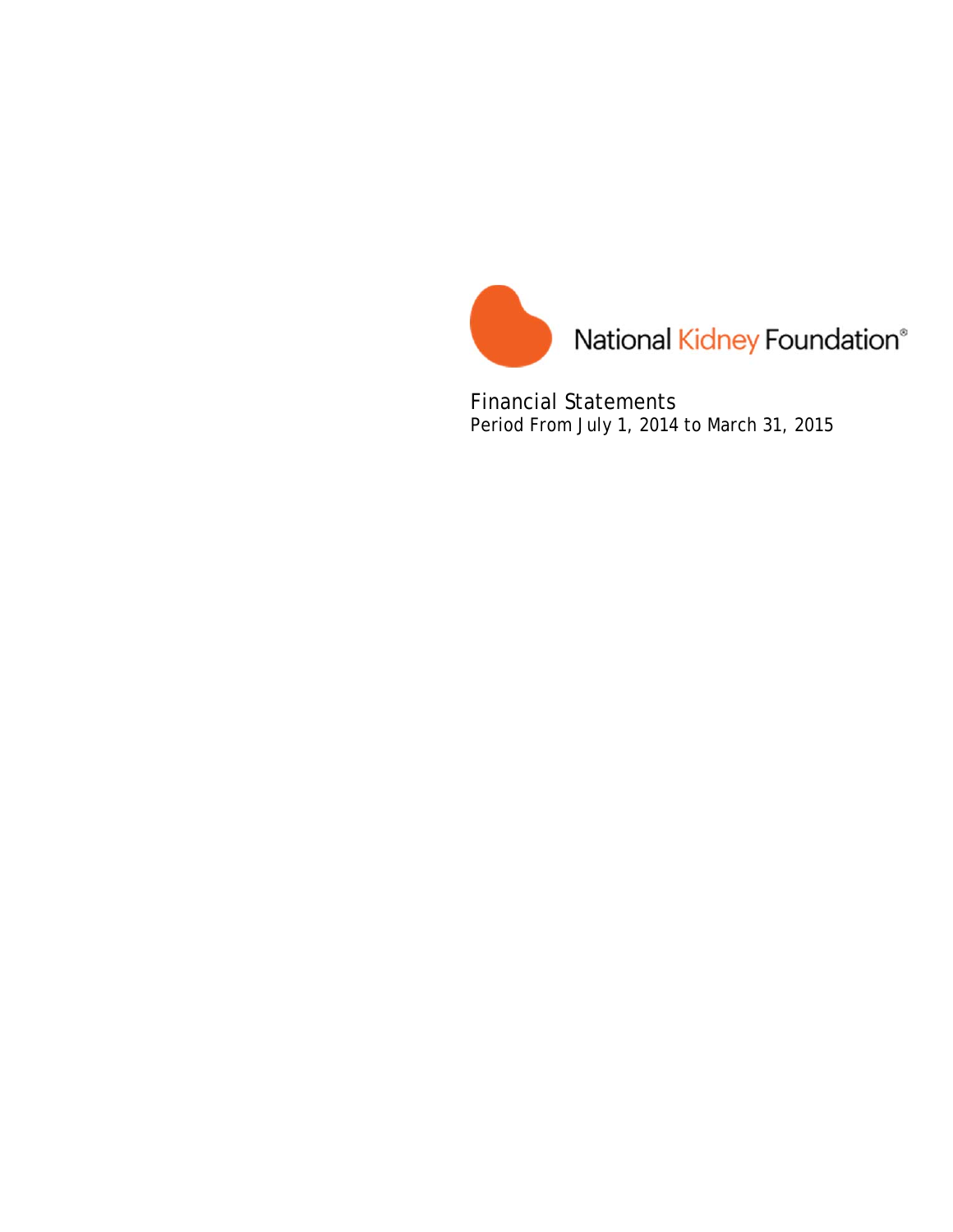# **National Kidney Foundation, Inc.**

# **Contents**

| Independent Auditor's Report                                                           | $3 - 4$ |
|----------------------------------------------------------------------------------------|---------|
| <b>Financial Statements:</b>                                                           |         |
| Balance Sheet as of March 31, 2015                                                     | 5       |
| Statement of Activities for the Period from July 1, 2014 to March 31, 2015             | $6 - 7$ |
| Statement of Cash Flows for the Period from July 1, 2014 to March 31, 2015             | 8       |
| Statement of Functional Expenses for the Period from July 1, 2014 to<br>March 31, 2015 | 9       |
| Notes to Financial Statements                                                          | 10-21   |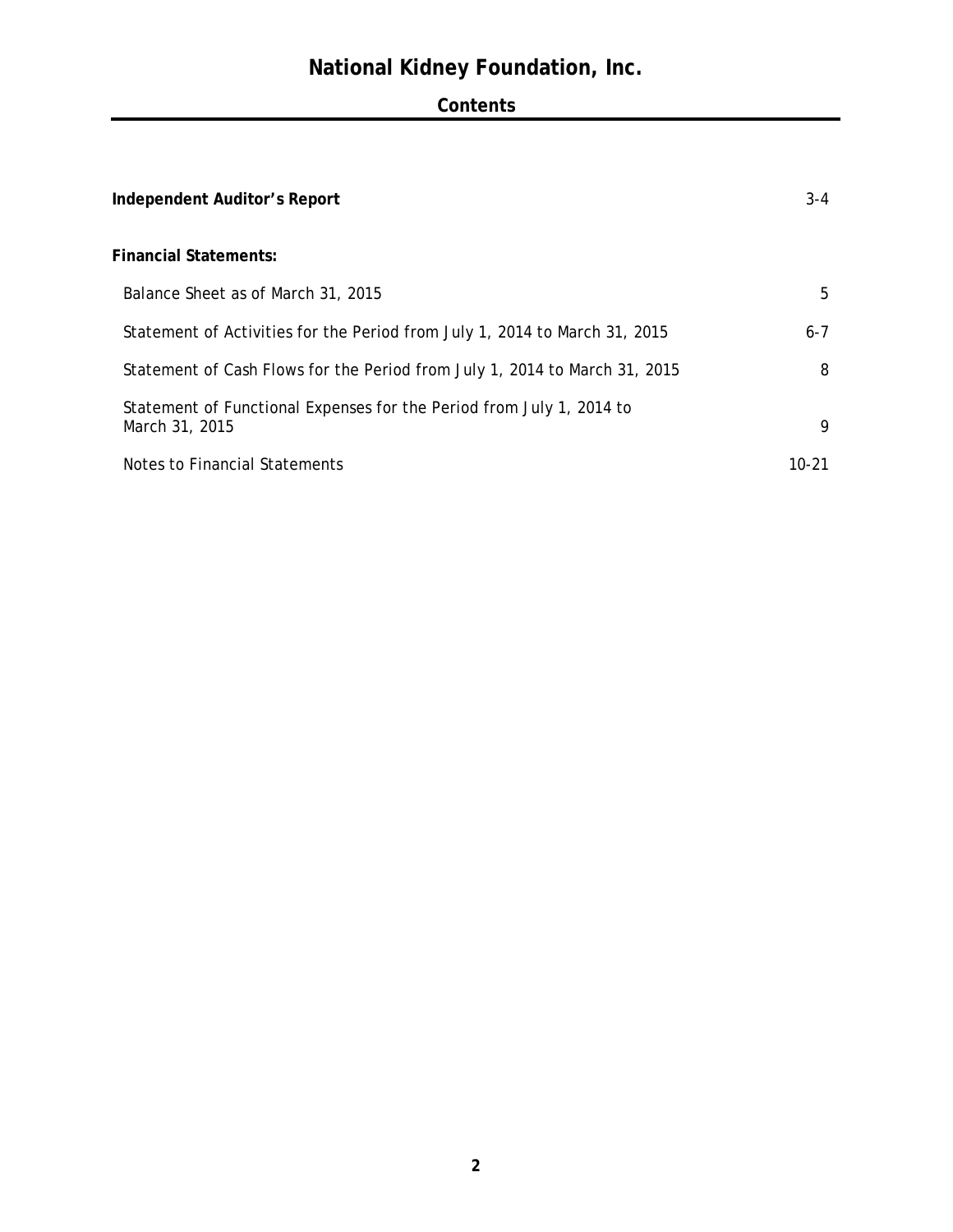

Tel: 212-885-8000 Fax: 212-697-1299 **www.bdo.com** 

# **Independent Auditor's Report**

The Board of Directors National Kidney Foundation, Inc. New York, New York

#### *Report on the Financial Statements*

We have audited the accompanying financial statements of the National Kidney Foundation, Inc. (the "Foundation"), which are comprised of the balance sheet as of March 31, 2015, and the related statements of activities, cash flows and functional expenses for the period from July 1, 2014 to March 31, 2015 and the related notes to the financial statements.

#### *Management's Responsibility for the Financial Statements*

Management is responsible for the preparation and fair presentation of these financial statements in accordance with accounting principles generally accepted in the United States of America; this includes the design, implementation, and maintenance of internal control relevant to the preparation and fair presentation of financial statements that are free from material misstatement, whether due to fraud or error.

#### *Auditor's Responsibility*

Our responsibility is to express an opinion on these financial statements based on our audit. We conducted our audit in accordance with auditing standards generally accepted in the United States of America. Those standards require that we plan and perform the audit to obtain reasonable assurance about whether the financial statements are free from material misstatement.

An audit involves performing procedures to obtain audit evidence about the amounts and disclosures in the financial statements. The procedures selected depend on the auditor's judgment, including the assessment of the risks of material misstatement of the financial statements, whether due to fraud or error. In making those risk assessments, the auditor considers internal control relevant to the entity's preparation and fair presentation of the financial statements in order to design audit procedures that are appropriate in the circumstances, but not for the purpose of expressing an opinion on the effectiveness of the entity's internal control. Accordingly, we express no such opinion. An audit also includes evaluating the appropriateness of accounting policies used and the reasonableness of significant accounting estimates made by management, as well as evaluating the overall presentation of the financial statements.

We believe that the audit evidence we have obtained is sufficient and appropriate to provide a basis for our audit opinion.

BDO USA, LLP, a Delaware limited liability partnership, is the U.S. member of BDO International Limited, a UK company limited by guarantee, and forms part of the international BDO network of independent member firms.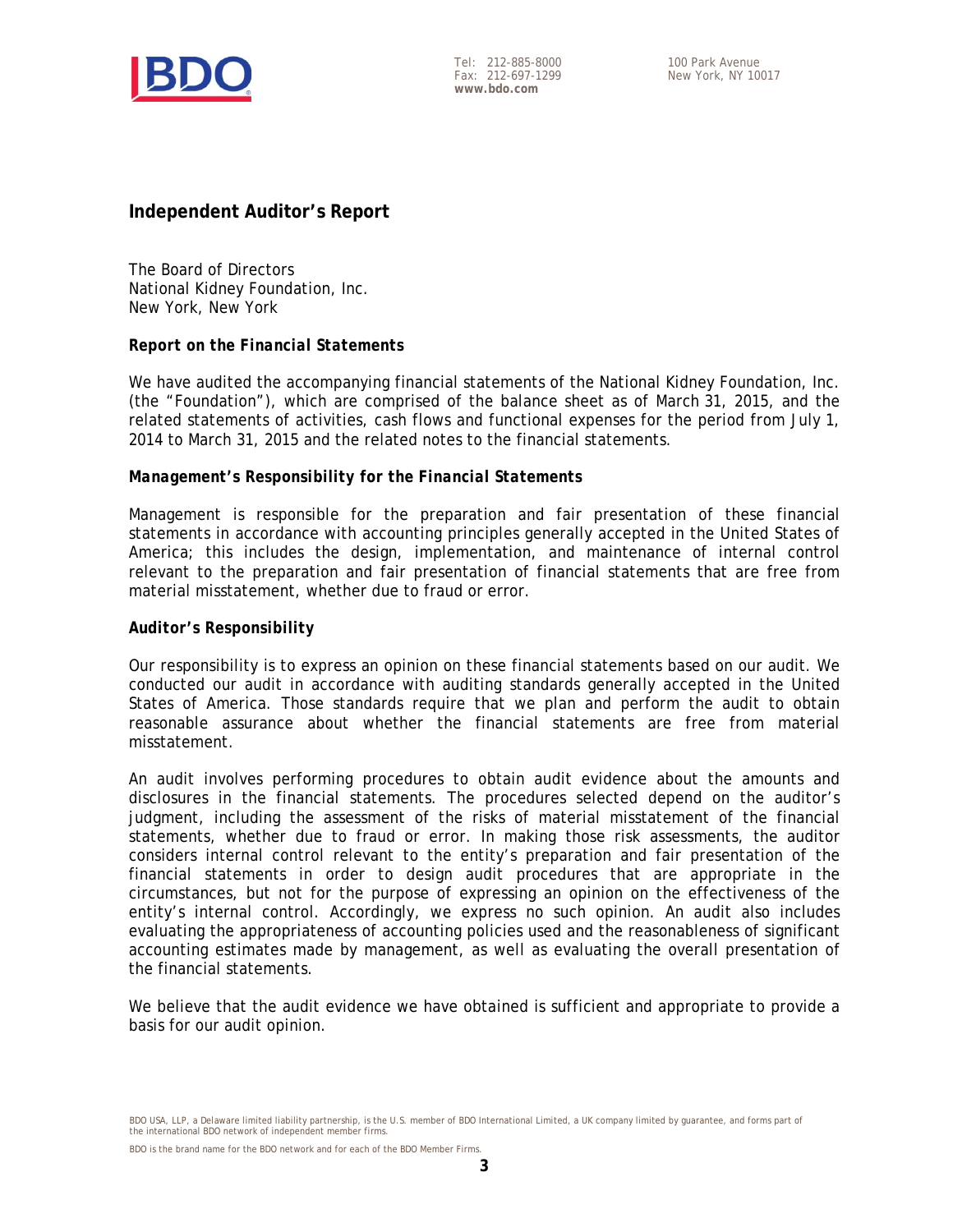

#### *Other Matter*

As described in Note 2 to the financial statements, the Foundation's Board of Directors approved a change to a March 31 fiscal year-end effective July 1, 2014.

#### *Opinion*

In our opinion, the financial statements referred to above present fairly, in all material respects, the financial position of the National Kidney Foundation, Inc. as of March 31, 2015, and the results of its operations and its cash flows for the period from July 1, 2014 to March 31, 2015 in accordance with accounting principles generally accepted in the United States of America.

BOO USA, LLP

July 14, 2015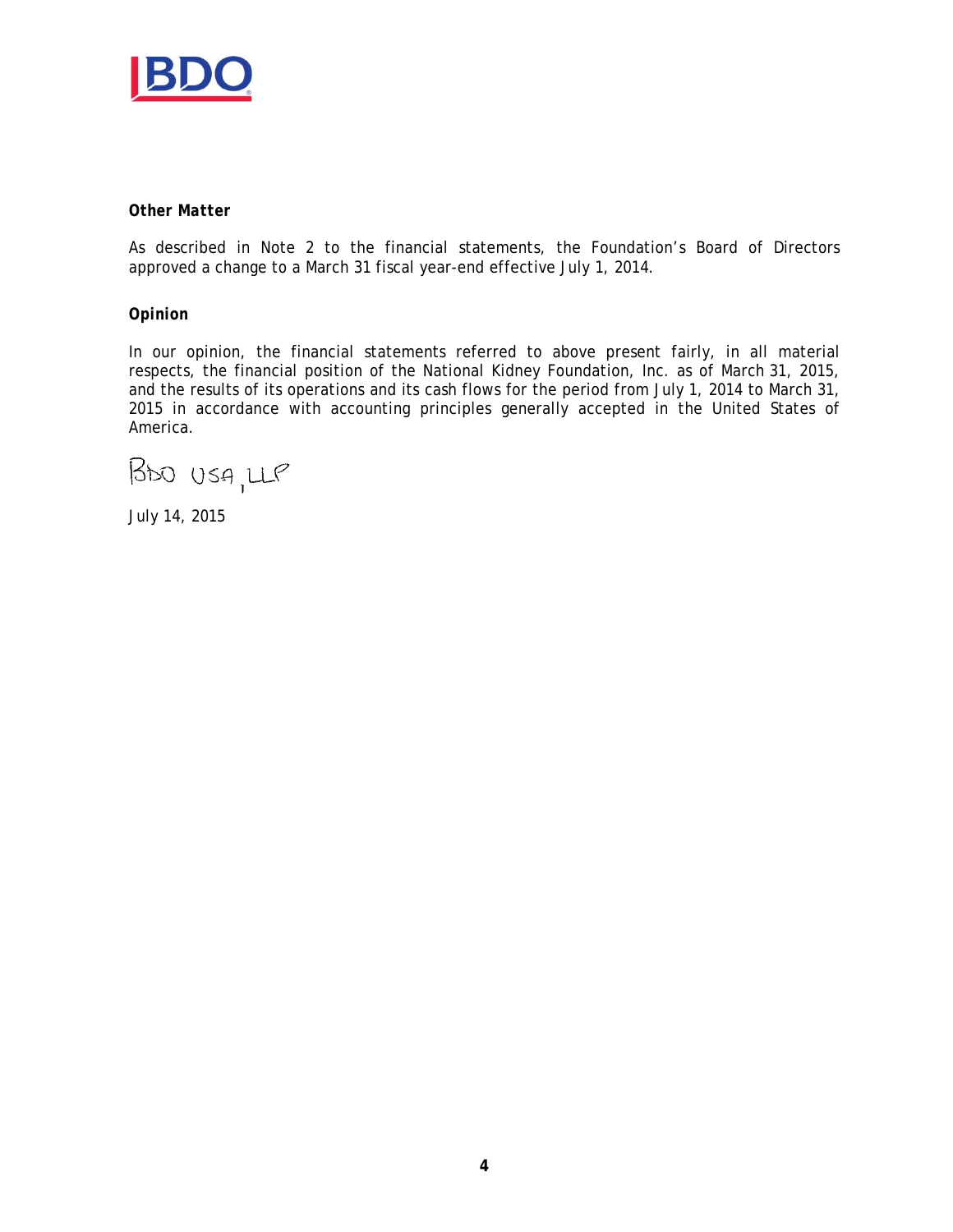# **National Kidney Foundation, Inc.**

# **Balance Sheet**

| <b>Assets</b>                                                                     |               |
|-----------------------------------------------------------------------------------|---------------|
| Cash and cash equivalents                                                         | \$3,419,269   |
| Investments, at fair value (Note 3)                                               | 6,785,718     |
| Investments held under split-interest agreements (Notes 3 and 7)                  | 488,834       |
| Due from affiliates, principally share of affiliate contributions, less allowance |               |
| for uncollectible amounts of \$293,494                                            | 489,926       |
| Other receivables, less allowance for uncollectible amounts of \$81,461           |               |
| (Note 4)                                                                          | 1,939,660     |
| Inventories                                                                       | 153,250       |
| Prepaid expenses                                                                  | 845,861       |
| Other assets                                                                      | 87,284        |
| Fixed assets, net                                                                 | 297,882       |
|                                                                                   | \$14,507,684  |
| <b>Liabilities and Net Assets</b>                                                 |               |
| Liabilities:                                                                      |               |
| Accounts payable and accrued expenses                                             | \$6,121,334   |
| Deferred income (Note 6)                                                          | 3,765,926     |
| Payable to beneficiaries (Note 7)                                                 | 365,678       |
|                                                                                   |               |
| <b>Total Liabilities</b>                                                          | 10,252,938    |
| Commitments (Notes 7, 8 and 10)                                                   |               |
| Net Assets (Deficit) (Notes 11 and 12):                                           |               |
| Unrestricted                                                                      | (2, 265, 383) |
| Temporarily restricted                                                            | 5,325,033     |
| Permanently restricted                                                            | 1,195,096     |
| <b>Total Net Assets</b>                                                           | 4,254,746     |
|                                                                                   | \$14,507,684  |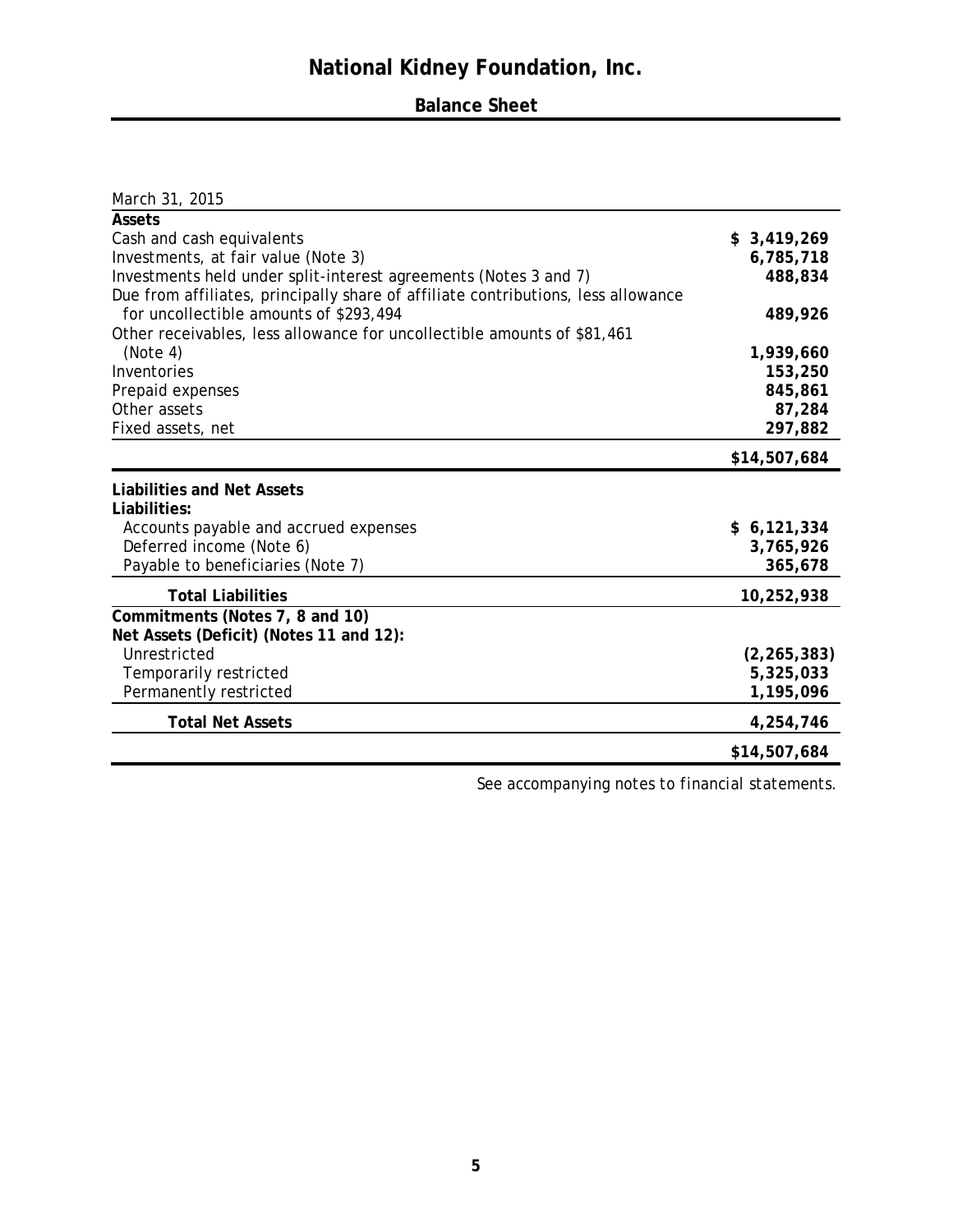#### **Statement of Activities**

*Period from July 1, 2014 to March 31, 2015*

|                                                                                |              | Temporarily   | Permanently  |             |
|--------------------------------------------------------------------------------|--------------|---------------|--------------|-------------|
|                                                                                | Unrestricted | Restricted    | Restricted   | Total       |
| Revenue:                                                                       |              |               |              |             |
| Support from the public:                                                       |              |               |              |             |
| Received directly - contributions                                              | \$4,769,185  | 553,339<br>\$ | \$<br>$\sim$ | \$5,322,524 |
| Received indirectly - share of affiliate contributions                         | 1,135,423    |               |              | 1,135,423   |
| Received indirectly - contributions                                            | 527,266      | 40,343        |              | 567,609     |
|                                                                                | 6,431,874    | 593,682       |              | 7,025,556   |
| Revenue from sales of donated vehicles                                         | 2,238,172    |               |              | 2,238,172   |
| Less cost of sales                                                             | (694, 670)   |               |              | (694, 670)  |
| Net Revenue From Sales of Donated Vehicles                                     | 1,543,502    |               | $\sim$       | 1,543,502   |
| Revenue from special events                                                    | 6,463,991    |               |              | 6,463,991   |
| Less direct benefit to donor costs                                             | (639, 133)   |               |              | (639, 133)  |
| Net Revenue From Special Events                                                | 5,824,858    |               | $\sim$       | 5,824,858   |
| <b>Total Support From the Public</b>                                           | 13,800,234   | 593,682       |              | 14,393,916  |
| Program service fees                                                           | 8,544,648    |               | $\sim$       | 8,544,648   |
| Royalties                                                                      | 1,712,675    |               |              | 1,712,675   |
| Dues - professional members                                                    | 468,962      |               |              | 468,962     |
| Investment income, including realized and unrealized net losses of \$(177,639) | 1,002        | (14, 072)     |              | (13,070)    |
| Other, net                                                                     | 735,400      |               |              | 735,400     |
| Net assets released from restrictions (Note 11)                                | 1,052,694    | (1,052,694)   |              |             |
|                                                                                | 12,515,381   | (1,066,766)   |              | 11,448,615  |
| <b>Total Revenue</b>                                                           | 26,315,615   | (473, 084)    |              | 25,842,531  |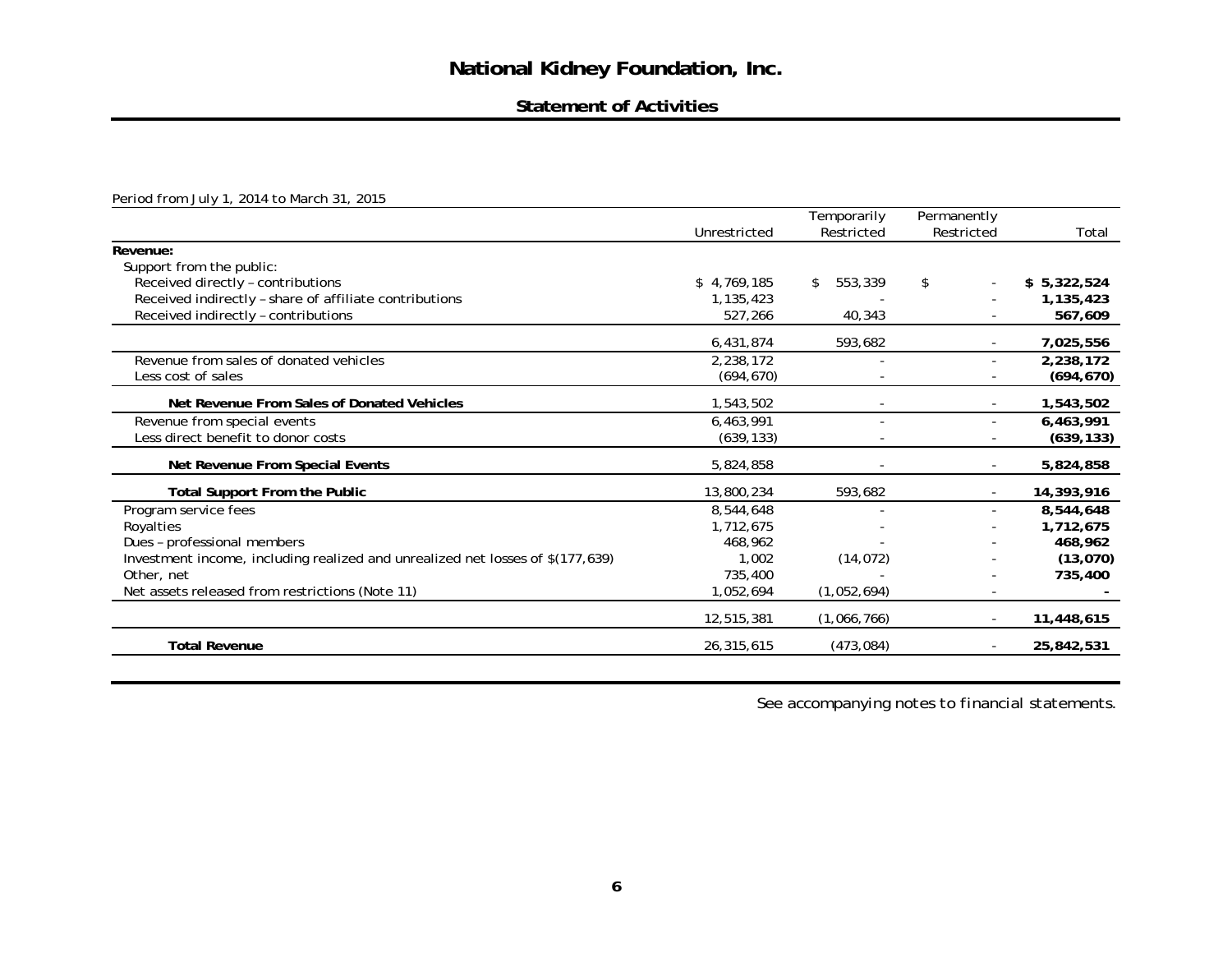#### **Statement of Activities**

*Period from July 1, 2014 to March 31, 2015*

|                                                 |                 | Temporarily              | Permanently                    |             |
|-------------------------------------------------|-----------------|--------------------------|--------------------------------|-------------|
|                                                 | Unrestricted    | Restricted               | Restricted                     | Total       |
| Expenses:                                       |                 |                          |                                |             |
| Program services:                               |                 |                          |                                |             |
| Research                                        | \$1,007,240     | \$                       | \$<br>$\overline{\phantom{a}}$ | \$1,007,240 |
| Public health education                         | 3,114,601       |                          |                                | 3,114,601   |
| Professional education                          | 8,925,683       |                          | $\overline{\phantom{a}}$       | 8,925,683   |
| Patient services                                | 3,176,242       | $\overline{\phantom{0}}$ | $\overline{\phantom{a}}$       | 3,176,242   |
| Community services and assistance to affiliates | 6,087,484       |                          | $\overline{\phantom{a}}$       | 6,087,484   |
| <b>Total Program Services</b>                   | 22,311,250      |                          |                                | 22,311,250  |
| Supporting services:                            |                 |                          |                                |             |
| Fundraising                                     | 2,126,014       |                          | $\overline{\phantom{0}}$       | 2,126,014   |
| Management and general:                         |                 |                          |                                |             |
| Administrative                                  | 2,618,283       |                          |                                | 2,618,283   |
| Non-recurring (Note 10)                         | 422,963         |                          |                                | 422,963     |
| <b>Total Supporting Services</b>                | 5, 167, 260     |                          | $\overline{\phantom{a}}$       | 5,167,260   |
| <b>Total Expenses</b>                           | 27,478,510      |                          |                                | 27,478,510  |
| Change in Net Assets                            | (1, 162, 895)   | (473, 084)               |                                | (1,635,979) |
| Net (Deficit) Assets at Beginning of Year       | (1, 102, 488)   | 5,798,117                | 1,195,096                      | 5,890,725   |
| Net (Deficit) Assets at End of Year             | \$(2, 265, 383) | \$5,325,033              | \$1,195,096                    | \$4,254,746 |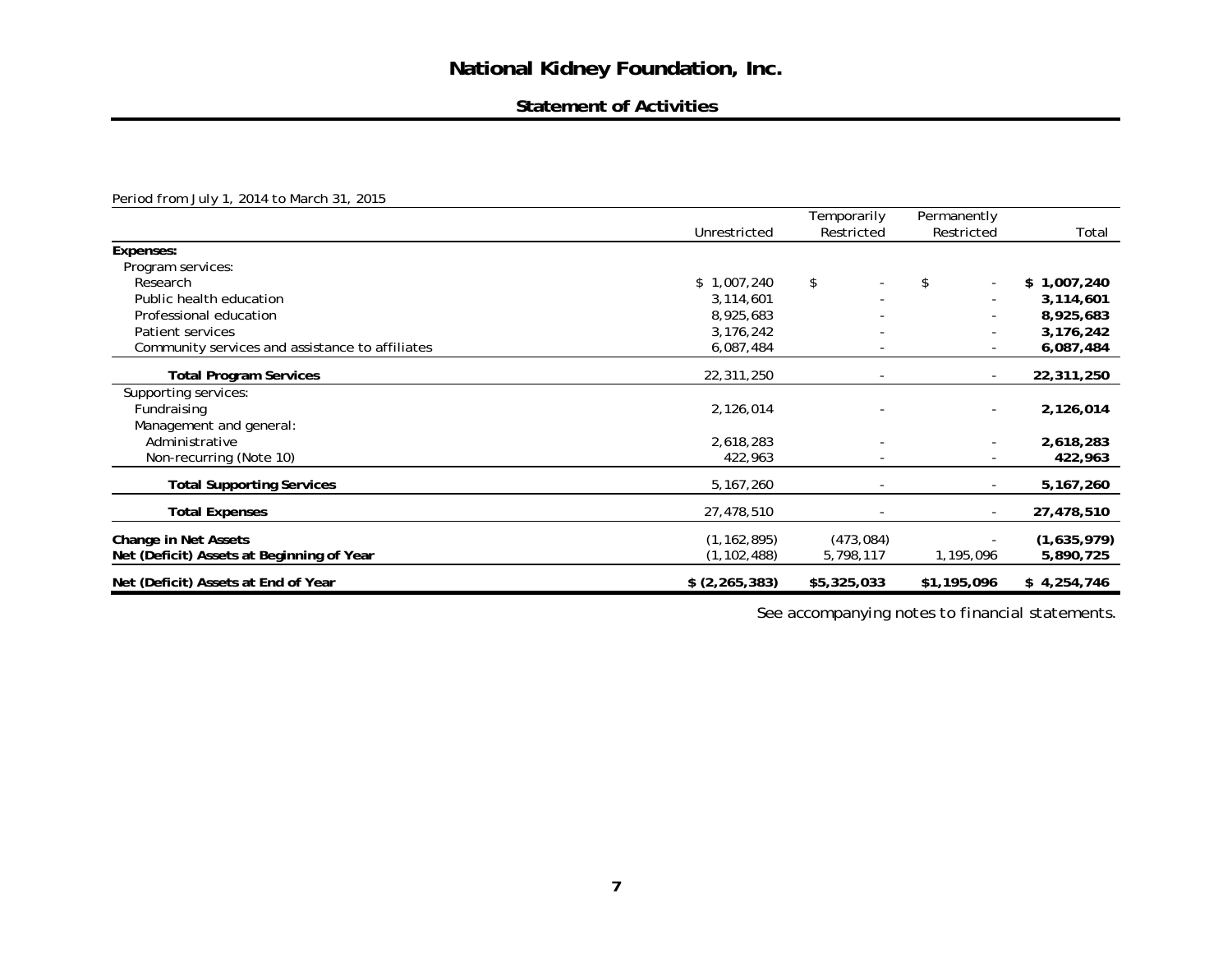# **National Kidney Foundation, Inc.**

# **Statement of Cash Flows**

*Period From July 1, 2014 to March 31, 2015*

| <b>Cash Flows From Operating Activities:</b>                                |               |            |
|-----------------------------------------------------------------------------|---------------|------------|
| Change in net assets                                                        | \$(1,635,979) |            |
| Adjustments to reconcile change in net assets to net cash used in operating |               |            |
| activities:                                                                 |               |            |
| Depreciation and amortization                                               |               | 84,610     |
| Allowance for uncollectible accounts                                        |               | (12, 230)  |
| Net realized and unrealized gains on investments                            |               | 177,639    |
| Donated stocks                                                              |               | (55, 833)  |
| Decrease (increase) in assets:                                              |               |            |
| Due from affiliates                                                         |               | 120,177    |
| Other receivables                                                           | (1, 446, 561) |            |
| Inventories                                                                 |               | 11,250     |
| Prepaid expenses                                                            |               | (356, 231) |
| Other assets                                                                |               | (2, 555)   |
| Increase (decrease) in liabilities:                                         |               |            |
| Accounts payable and accrued expenses                                       | 2,060,078     |            |
| Deferred income                                                             |               | 439,748    |
| Payable to beneficiaries                                                    |               | (44, 472)  |
| Net Cash Used In Operating Activities                                       |               | (660, 359) |
| Cash Flows From Investing Activities:                                       |               |            |
| Purchases of fixed assets                                                   |               | (69, 418)  |
| Proceeds from sale of investments                                           |               | 316,500    |
| Purchases of investments                                                    |               | (390,029)  |
| Net Cash Used In Investing Activities                                       |               | (142, 947) |
| Net Decrease in Cash and Cash Equivalents                                   |               | (803, 306) |
| Cash and Cash Equivalents, Beginning of Period                              | 4,222,575     |            |
|                                                                             |               |            |
| Cash and Cash Equivalents, End of Period                                    | \$3,419,269   |            |
| Supplemental Disclosure of Cash Flow Information:                           |               |            |
| Cash paid for interest                                                      | \$            | 946        |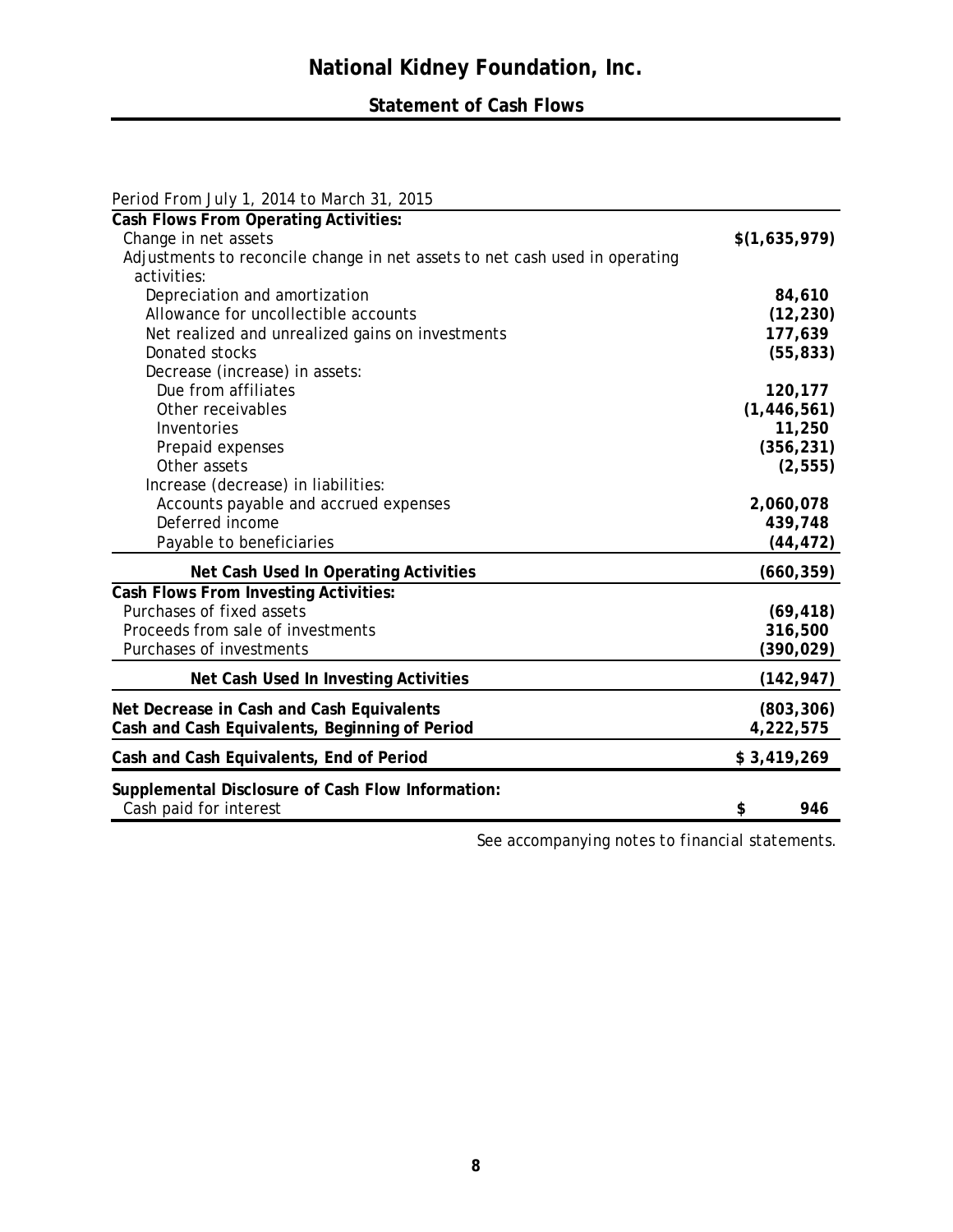*Period From July 1, 2014 to March 31, 2015* 

|                                                                              |             |               | Program Services |             |                                         |                          |             |                 | <b>Supporting Services</b>                                      |                     |              |
|------------------------------------------------------------------------------|-------------|---------------|------------------|-------------|-----------------------------------------|--------------------------|-------------|-----------------|-----------------------------------------------------------------|---------------------|--------------|
|                                                                              |             | Public Health | Professional     | Patient     | Community<br>Services/<br>Assistance to |                          |             | Management      | Direct Benefit<br>Costs and<br>Donated<br><b>Vehicles Costs</b> | Total<br>Supporting |              |
|                                                                              | Research    | Education     | Education        | Services    | Affiliates                              | Total                    | Fundraising | and General     | and Expenses                                                    | Services            | Total        |
| <b>Salaries</b>                                                              | \$287,042   | \$1,791,461   | \$2,984,595      | \$1,347,634 | \$2,904,203                             | \$9,314,935              | \$398,366   | \$1,828,955     | \$                                                              | \$2,227,321         | \$11,542,256 |
| Retirement benefits                                                          | 7,401       | 46,191        | 76,955           | 34,747      | 74,882                                  | 240,176                  | 10,271      | 47,158          |                                                                 | 57,429              | 297,605      |
| Payroll taxes                                                                | 22,488      | 140,350       | 233,825          | 105,579     | 227,528                                 | 729,770                  | 31,210      | 143,287         |                                                                 | 174,497             | 904,267      |
| Other employee benefits                                                      | 27,703      | 162,698       | 492,928          | 178,359     | 448,103                                 | 1,309,791                | 36,179      | 166,102         |                                                                 | 202,281             | 1,512,072    |
| Awards and grants                                                            | 221,905     | 25            | 10,061           | 1,407       | 510                                     | 233,908                  | 3,287       | 26              |                                                                 | 3,313               | 237,221      |
| Patient financial assistance                                                 |             |               |                  | 641,094     |                                         | 641,094                  | $\sim$      |                 | $\sim$                                                          |                     | 641,094      |
| Professional fees and contract services                                      | 329,979     | 131,233       | 2,256,801        | 119,450     | 388,993                                 | 3,226,456                | 91,229      | 129,574         | 149,538                                                         | 370,341             | 3,596,797    |
| Office supplies and expenses                                                 | 6,818       | 44,655        | 114,047          | 32,923      | 322,420                                 | 520,863                  | 19,716      | 44,263          | 50,898                                                          | 114,877             | 635,740      |
| Telephone                                                                    | 6,698       | 43,091        | 45,938           | 26,379      | 57,262                                  | 179,368                  | 10,907      | 43,993          | $\sim$                                                          | 54,900              | 234,268      |
| Postage and shipping                                                         | 2,497       | 50,801        | 107,251          | 93,258      | 35,674                                  | 289,481                  | 177,052     | 16,404          | $\sim$                                                          | 193,456             | 482,937      |
| <b>Building occupancy</b>                                                    | 51,074      | 328,632       | 356,148          | 193,588     | 366,894                                 | 1,296,336                | 73,070      | 335,477         | $\sim$                                                          | 408,547             | 1,704,883    |
| Equipment repairs and maintenance                                            | 14,346      | 92,297        | 93,627           | 56,848      | 103,772                                 | 360,890                  | 73,019      | 94,228          | $\sim$                                                          | 167,247             | 528,137      |
| Insurance                                                                    | 4,444       | 28,590        | 28,965           | 16,843      | 46,686                                  | 125,528                  | 6,358       | 29,188          | $\overline{\phantom{a}}$                                        | 35,546              | 161,074      |
| Printing and publications                                                    | 1,801       | 11,624        | 857,197          | 97,163      | 23,172                                  | 990,957                  | 132,195     | 11,229          | $\sim$                                                          | 143,424             | 1,134,381    |
| Marketing and promotion                                                      | 456         | 88,085        | 10,085           | 14,279      | 265,664                                 | 378,569                  | 418,474     | 2,994           | $\overline{\phantom{a}}$                                        | 421,468             | 800,037      |
| Conferences and meetings                                                     | 5,737       | 43,561        | 897,097          | 86,656      | 552,565                                 | 1,585,616                | 496,382     | 37,681          | 438,697                                                         | 972,760             | 2,558,376    |
| Meetings and travel                                                          | 3,663       | 25,511        | 208,863          | 75,393      | 109,278                                 | 422,708                  | 62,410      | 24,062          | $\sim$                                                          | 86,472              | 509,180      |
| Cost of donated vehicles, provider fees                                      |             |               |                  |             |                                         |                          |             |                 | 694,670                                                         | 694,670             | 694,670      |
| Dues and subscriptions                                                       | 2,858       | 18,945        | 21,567           | 11,550      | 25,480                                  | 80,400                   | 8,389       | 18,776          |                                                                 | 27,165              | 107,565      |
| Cost of goods sold                                                           |             |               | 15,995           |             |                                         | 15,995                   |             |                 |                                                                 |                     | 15,995       |
| Miscellaneous expenses                                                       | 7,752       | 50,267        | 96,936           | 33,322      | 116,141                                 | 304,418                  | 73,812      | 50,918          |                                                                 | 124,730             | 429,148      |
|                                                                              | 1,004,662   | 3,098,017     | 8,908,881        | 3,166,472   | 6,069,227                               | 22, 247, 259             | 2,122,326   | 3,024,315       | 1,333,803                                                       | 6,480,444           | 28,727,703   |
| Depreciation and amortization                                                | 2,578       | 16,584        | 16,802           | 9,770       | 18,257                                  | 63,991                   | 3,688       | 16,931          | $\sim$                                                          | 20,619              | 84,610       |
|                                                                              | 1,007,240   | 3,114,601     | 8,925,683        | 3,176,242   | 6,087,484                               | 22,311,250               | 2,126,014   | 3,041,246       | 1,333,803                                                       | 6,501,063           | 28,812,313   |
| Less: Direct benefit costs                                                   |             |               |                  |             |                                         |                          |             |                 | (639, 133)                                                      | (639, 133)          | (639, 133)   |
| Donated vehicles cost of sales and selling expenses                          |             |               |                  |             |                                         |                          |             |                 | (694, 670)                                                      | (694, 670)          | (694, 670)   |
| Total Expenses Reported by Function in the<br><b>Statement of Activities</b> | \$1,007,240 | \$3,114,601   | \$8,925,683      | \$3,176,242 |                                         | \$6,087,484 \$22,311,250 | \$2,126,014 | $$3,041,246$ \$ | $\sim$                                                          | \$5,167,260         | \$27,478,510 |
| <b>Current Period Percentages</b>                                            | 3.67%       | 11.33%        | 32.49%           | 11.56%      | 22.15%                                  | 81.20%                   | 7.74%       | 11.06%          | -%                                                              | 18.80%              | 100.00%      |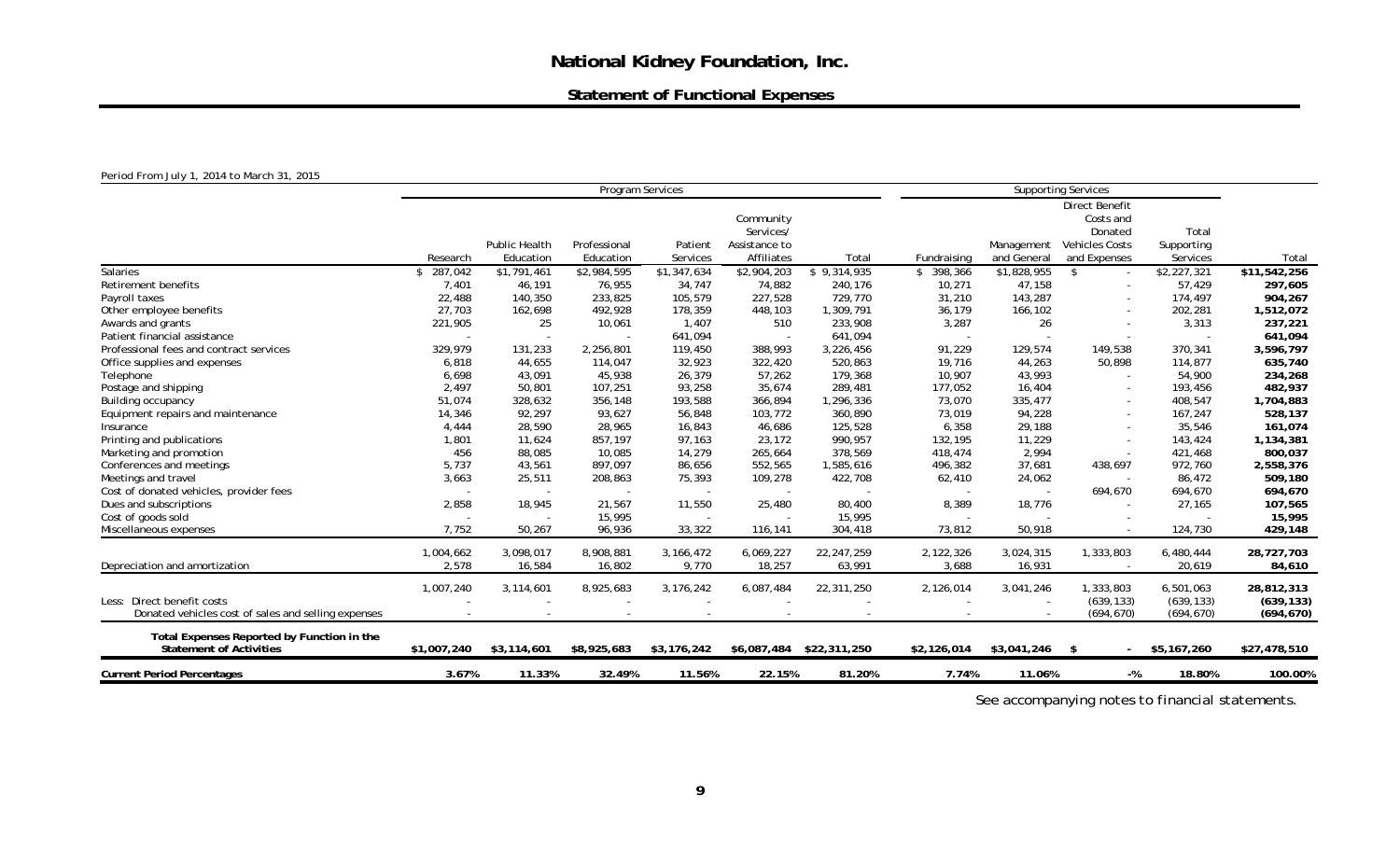# **1. Nature of Organization**

The National Kidney Foundation, Inc. (the "Foundation"), headquartered in New York City, is dedicated to the awareness, prevention and treatment of kidney disease for hundreds of thousands of healthcare professionals, millions of patients and their families and tens of millions of Americans at risk. The Foundation has a chartered network of 12 affiliated organizations ("Affiliates") and 25 regional offices as of March 31, 2015 across the country to implement its mission to prevent kidney and urinary tract diseases, improve the health and well-being of individuals and families affected by these diseases and increase the availability of all organs for transplantation. Founded in 1950 to address the critical impact of the diseases referred to above, the Foundation conducts nationwide educational campaigns about the role of the kidney in maintaining overall health, the importance of early detection and organ donation and transplantation. Under the provisions of a charter with the Foundation, each Affiliate must meet certain requirements regarding organizational structure, program services and fundraising.

# **2. Summary of Significant Accounting Policies**

# *(a) Basis of Accounting*

The financial statements have been prepared on the accrual basis of accounting.

## *(b) Financial Statement Presentation*

The classification of a not-for-profit organization's net assets and its support, revenue and expenses is based on the existence or absence of donor-imposed restrictions. It requires that the amounts for each of three classes of net assets, permanently restricted, temporarily restricted, and unrestricted, be displayed in a statement of financial position and that the amounts of change in each of those classes of net assets be displayed in a statement of activities.

These classes are defined as follows:

*(i)* **Permanently Restricted –** Net assets resulting from contributions and other inflows of assets whose use by the Foundation are limited by donor-imposed stipulations that neither expire by passage of time nor can be fulfilled or otherwise removed by actions of the Foundation.

*(ii)***Temporarily Restricted –** Net assets resulting from contributions and other inflows of assets whose use by the Foundation are limited by donor-imposed stipulations that either expire by passage of time or can be fulfilled and removed by actions of the Foundation pursuant to those stipulations.

*(iii)* **Unrestricted –** The part of net assets that is neither permanently nor temporarily restricted by donor-imposed stipulations.

The Foundation's Board of Directors approved a change to a March 31 fiscal year-end effective July 1, 2014. As a result the financial statements are presented for the nine month period July 1, 2014 to March 31, 2015.

#### *(c) Cash and Cash Equivalents*

The Foundation considers highly liquid financial instruments, excluding cash held in trust or held as part of the investment portfolio, with maturities of three months or less when purchased to be cash equivalents.

At times, the Foundation maintained cash equivalents in financial institutions which exceeded the Federal Deposit Insurance Corporation ("FDIC") insurance limit.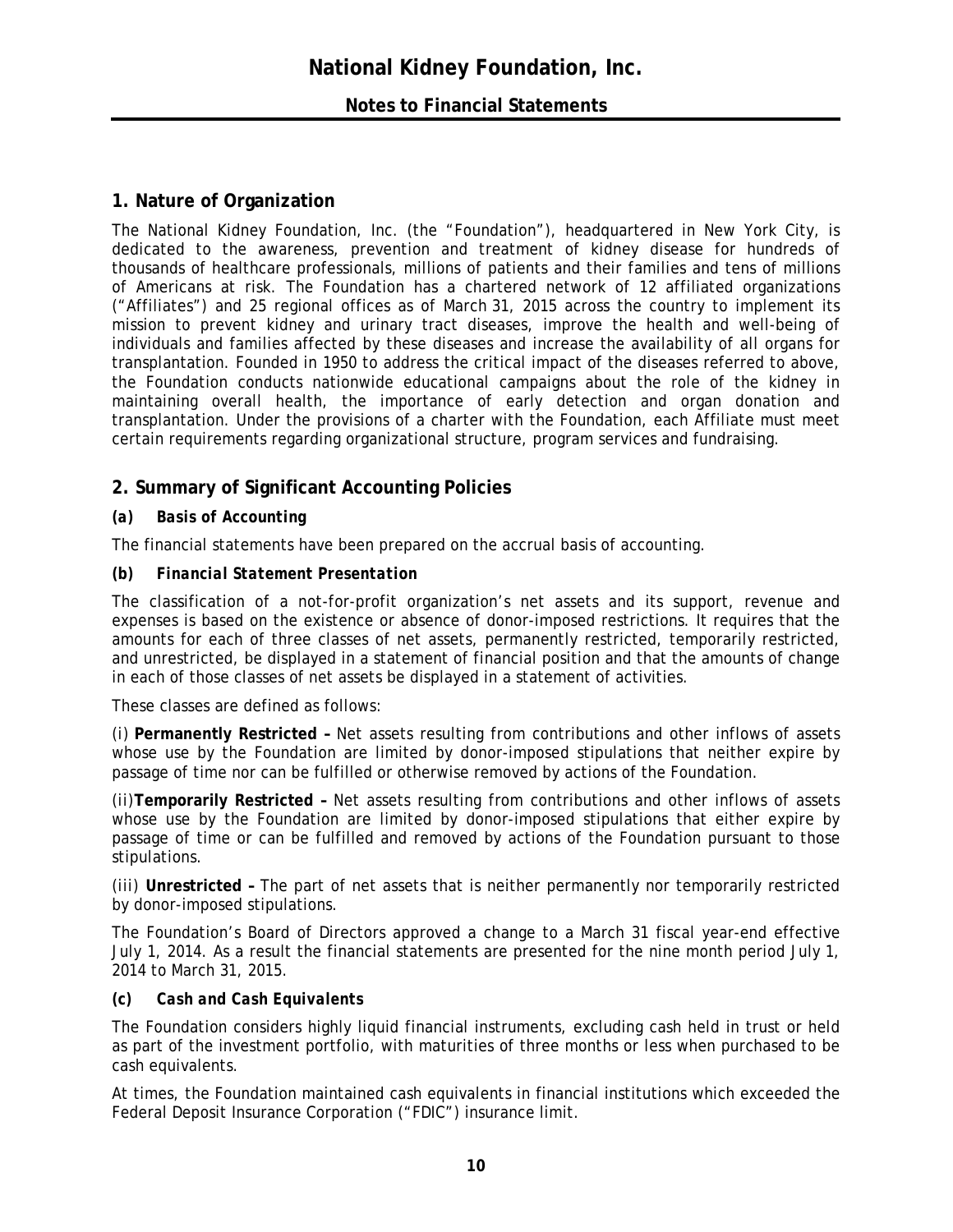# **National Kidney Foundation, Inc.**

# **Notes to Financial Statements**

#### *(d) Fair Value Measurements*

Financial Accounting Standards Board ("FASB") Accounting Standards Codification ("ASC") 820, "Fair Value Measurement", established a hierarchy for inputs used in measuring fair value that maximized the use of observable inputs and minimized the use of unobservable inputs, requiring that inputs that are most observable be used when available. Observable inputs are inputs that market participants operating within the same marketplace as the Foundation would use in pricing the Foundation's asset or liability based on independently derived and observable market data. Unobservable inputs are inputs that can not be sourced from a broad active market in which assets or liabilities identical or similar to those of the Foundation are traded. The Foundation estimates the price of any assets for which there are only unobservable inputs by using assumptions that market participants that have investments in the same or similar assets would use as determined by the money managers for each investment based on best information available in the circumstances. The input hierarchy is broken down into three levels based on the degree to which the exit price is independently observable or determinable as follows:

Level 1 – Valuation based on quoted market prices in active markets for identical assets or liabilities. Since valuations are based on quoted prices that are readily and regularly available in an active market, valuation of these products does not entail a significant degree of judgment.

Level 2 – Valuation based on quoted market prices of investments that are not actively traded or for which certain significant inputs are not observable, either directly or indirectly.

Level 3 – Valuation based on inputs that are unobservable and reflect management's best estimate of what market participants would use as fair value.

#### *(e) Investments and Investment Income*

The Foundation carries investments in marketable equity securities at their fair values based on quoted market prices. Investments in mutual funds and debt securities are carried at their quoted net asset value ("NAV") and published net unit value, respectively.

Income earned from investments, including realized and unrealized gains and losses, is recorded in the net asset class owning the assets. Income earned from permanently restricted investments, including realized and unrealized gains and losses, is recorded as temporarily restricted and then released to unrestricted based upon the purpose as specified by the donor.

#### *(f) Due From Affiliates and Share of Affiliate Contributions*

The Foundation and its Affiliates have agreements under which a portion of contributions received by Affiliates is shared with the Foundation. Amounts received but not remitted by Affiliates are recorded by the Foundation as due from Affiliates.

#### *(g) Inventories*

Inventories, which consist of educational publications in print, are stated at the lower of cost or market determined by the first-in, first-out method.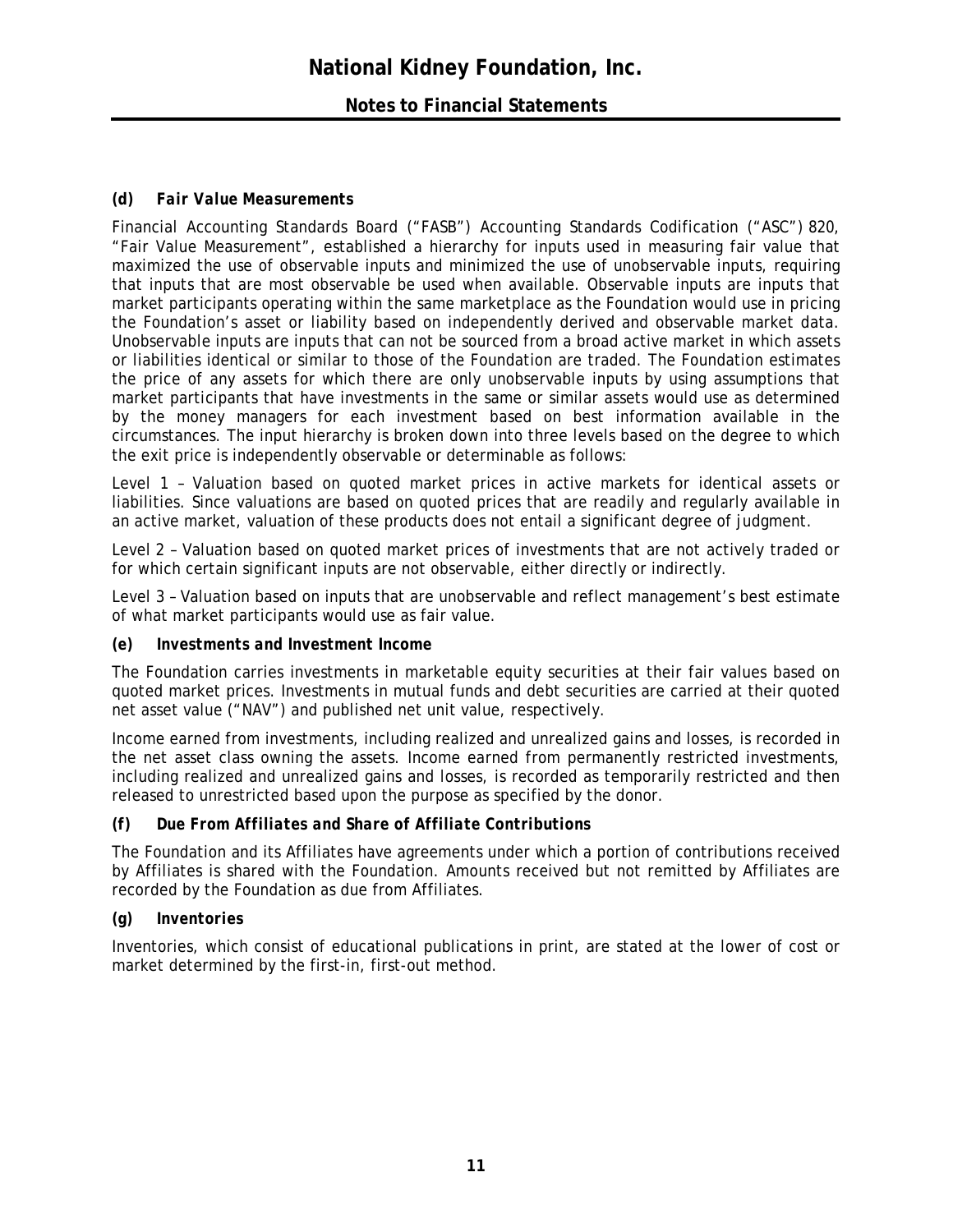#### *(h) Fixed Assets*

Fixed assets are stated on the basis of cost or, as to donated assets, fair value on the date contributed. Depreciation is computed using the straight-line method over the estimated useful lives of the assets. Leasehold improvements are amortized over the shorter of the remaining period of the lease or their estimated useful lives.

| <b>Fixed Assets</b>     | Useful Lives |
|-------------------------|--------------|
| Furniture and equipment | 5-7 years    |
| Capitalized software    | 3-5 years    |

#### *(i) Impairment of Long-Lived Assets*

The Foundation follows the provisions of ASC 360-10-35, "Accounting for the Impairment or Disposal of Long-Lived Assets", which requires the Foundation to review long-lived assets, including both fixed and intangible assets, for impairment whenever events or changes in business circumstances indicate that the carrying amount of an asset may not be fully recoverable. An impairment loss would be recognized when the estimated future cash flows from the use of the asset are less than the carrying amount of that asset. For the period from July 1, 2014 to March 31, 2015, there has been no such loss.

#### *(j) Deferred Income*

Deferred income consists primarily of amounts received in advance for events, contracted programs, membership dues and journal subscriptions that apply to future periods. Membership dues and subscription revenue are recognized as revenue over the respective membership and subscription periods. Revenues related to contracted programs are recognized upon expended efforts or progression of the program in accordance with the applicable agreement.

#### *(k) Support and Revenue*

#### *(i) Grants and Contributions*

Grants and contributions are recorded as revenue when received or pledged unconditionally, at their net present value. Contributions received with donor stipulations that limit the use of the donated assets are reported as temporarily restricted support. When a donor restriction expires, that is, when a time restriction ends or purpose restriction is fulfilled, temporarily restricted net assets are reclassified to unrestricted net assets and reported in the statement of activities as net assets released from restrictions.

#### *(ii) Donated Vehicles*

The Foundation uses a third party to administer its donated vehicles program. Donated vehicles are reported at the gross sales price on the statement of activities, which represents the fair market value at the time of the gift. There is no significant inventory of donated vehicles at any time during the fiscal year since the sale transaction mainly occurs immediately after the vehicle donation.

#### *(iii) Royalties*

The Foundation receives royalties on several of its publications that are provided to its medical professional members. The Foundation uses a third party for the management and distribution of these publications. Royalty revenue is recorded gross when earned.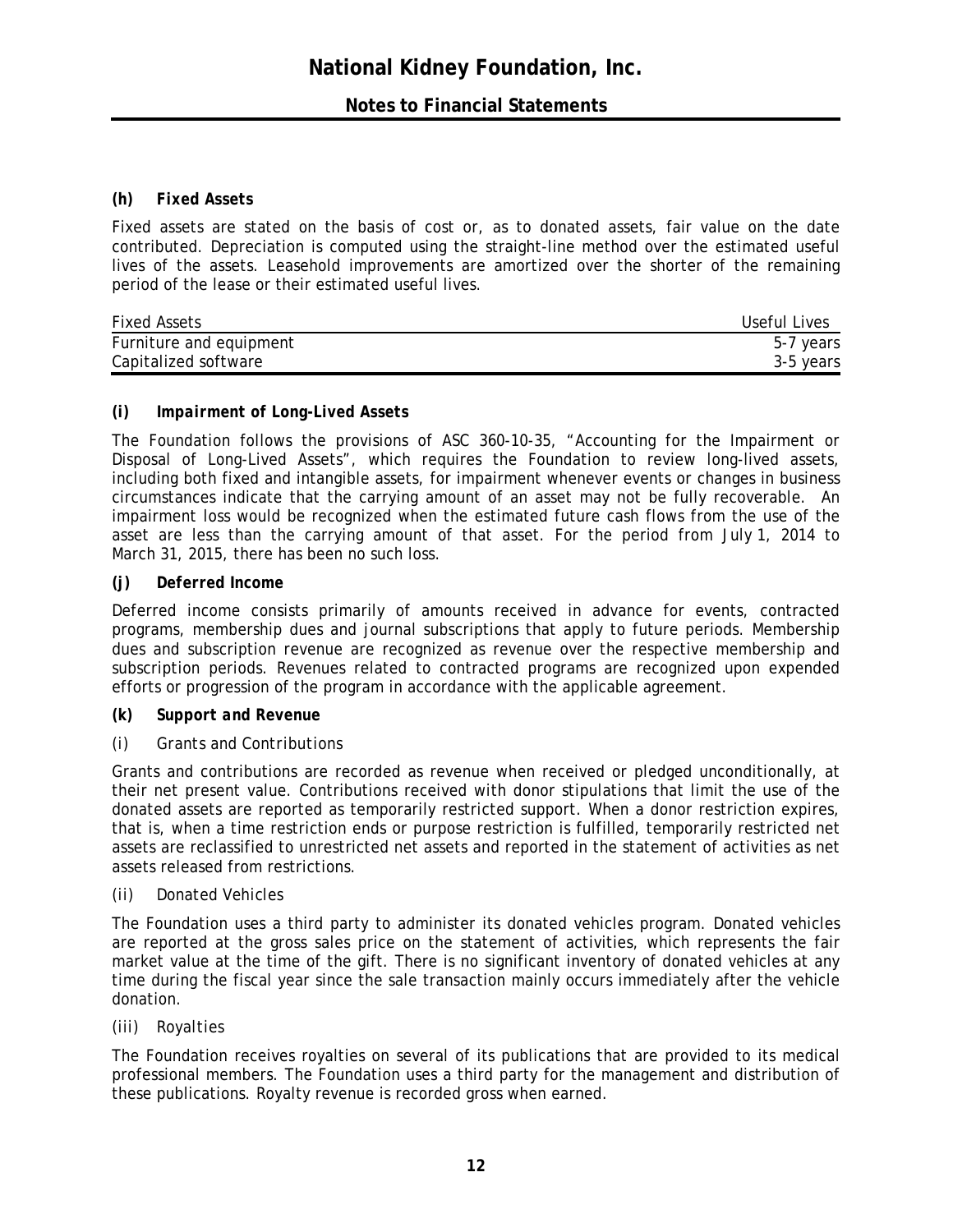## *(iv) Membership Dues and Subscriptions*

Membership dues and subscriptions are recognized as revenue over the applicable membership and subscription periods.

#### *(v) Program Service Fees*

Program service fees represent revenue recognized on Foundation programs. Revenue is recognized upon expended efforts or progression of the program in accordance with the applicable agreement.

#### *(vi) Other, Net*

Other, net is comprised of pass-through grants provided to patients, sales, educational materials and rebates and commissions. Revenue is recognized when earned by the Foundation.

#### *(l) Donated Services*

The Foundation's volunteers, comprised of physicians, allied health professionals, business and community leaders, kidney patients and their families and others committed to the Foundation's mission, have made significant contributions of their time to the Foundation's programs and supporting services. The value of such volunteers' services has not been reflected in the accompanying financial statements as it does not meet the criteria for revenue recognition as stated in ASC 958, "Not-for-Profit Entities".

- *(m) Components of Program Services*
- *(i) Research*

The Foundation sponsors research that seeks answers to key questions relating to kidney disease. Grants are provided for studies aimed at finding treatments or to prevent kidney disease as well as to improve the quality of life and long-term outlook for people with chronic kidney disease.

#### *(ii) Public Health Education*

The Foundation's public health education efforts strive to teach the public about kidney-related issues such as causes of kidney disease and the importance of early detection. These efforts are made through the Foundation's legislative efforts, disbursement of educational brochures to the public, Your Kidneys and You educational program, online health guides on the Foundation's website and awareness through media outreach.

#### *(iii) Professional Education*

The Foundation's program provides medical and health care professionals with tools needed to provide optimum patient care. Products provided include toolkits, best practices, evidence-based practice guidelines, medical journals and professional education conferences.

#### *(iv) Patient Services*

The patient services programs include initiatives to improve patients' health and quality of life. Programs include free screening for individuals at risk through the Kidney Early Evaluation Program ("KEEP") Healthy, newsletters and a magazine, patient empowerment programs, the NKF Cares Help Line and NKF Peers program.

#### *(v) Community Services/Program Assistance to Affiliates*

The Foundation conducts programs to detect disease, develops plans to improve community health practices and conducts rehabilitation programs. In addition, the Foundation provides consultation, guidance, training and leadership to its Affiliates.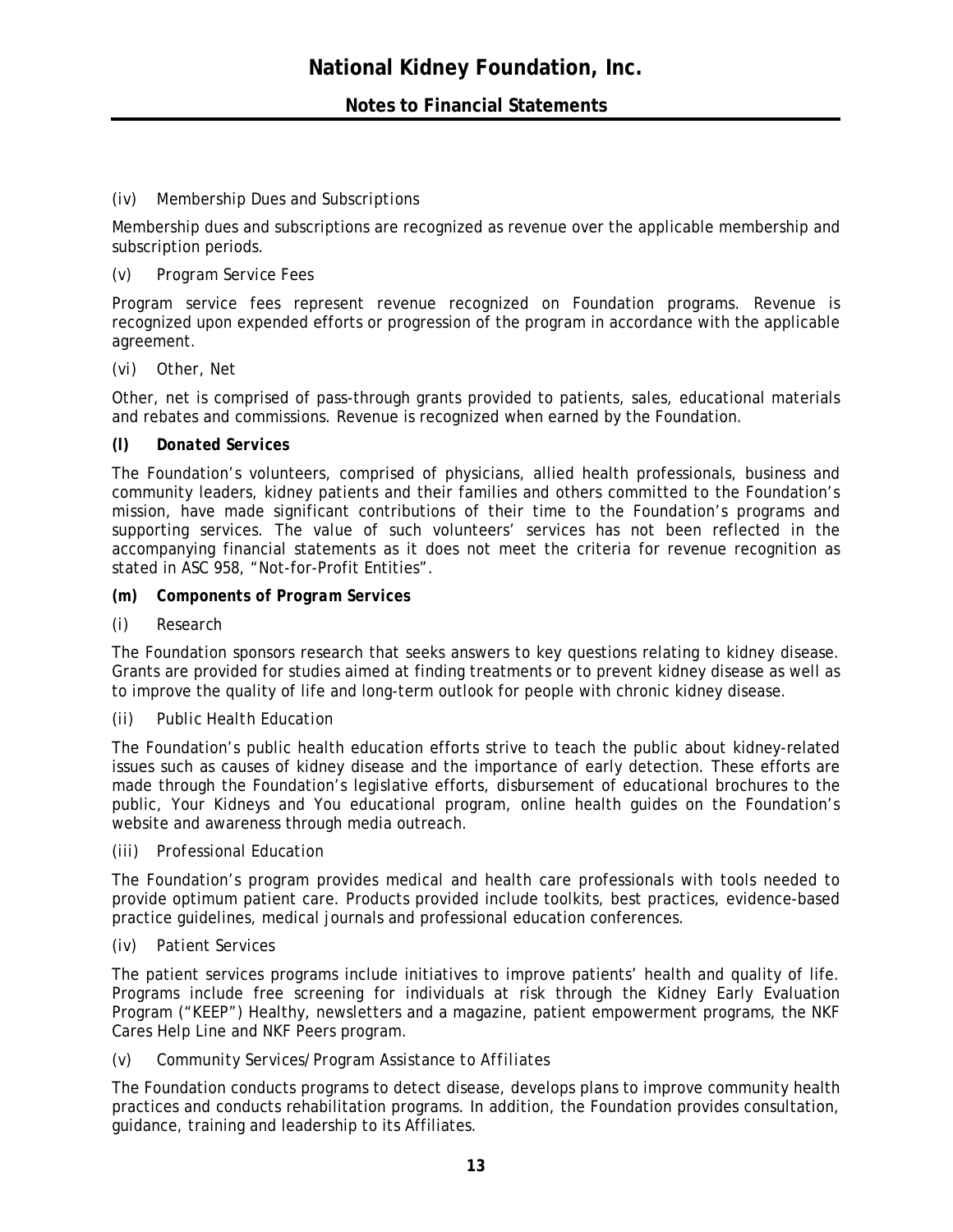## *(n) Functional Allocation of Expenses*

The majority of expenses can generally be directly identified with program or supporting services to which they relate and are allocated accordingly. Other expenses have been allocated among program and supporting service classifications primarily on the basis of the employees' time allocations.

#### *(o) Income Taxes*

The Foundation is a not-for-profit voluntary health agency as described in Section 501(c)(3) of the Internal Revenue Code (the "Code"). The Foundation is exempt from Federal income taxes under Section 501(a) of the Code and has been classified as a publicly supported charitable organization under Section 509(a)(1) of the Code. The Foundation also is exempt from New York State and City income taxes. Contributions to the Foundation are deductible for income tax purposes to the maximum extent allowed under the Code. There was no unrelated business income tax payable for the period from July 1, 2014 to March 31, 2015.

The Foundation has not taken an uncertain tax position that would require provision of a liability under ASC 740, "Income Taxes". Under ASC 740, an organization must recognize the tax benefit associated with tax positions taken for tax return purposes when it is more likely than not that the position will not be sustained. The Foundation does not believe there are any material uncertain tax positions and, accordingly, has not recognized any liability for unrecognized tax benefits. The Foundation has filed IRS Form 990, as required, and all other applicable returns in jurisdictions when it is required. For the period from July 1, 2014 to March 31, 2015, there were no interest or penalties recorded or included in the financial statements. The Foundation is no longer subject to income tax examination by U.S. Federal, state and local tax authorities for years before 2012, which is the standard statute of limitation look-back period.

#### *(p) Endowment Funds*

The Foundation's endowment fund consists of investments that are permanently restricted. The Foundation follows the requirements of the New York Prudent Management of Institutional Funds Act ("NYPMIFA") as they relate to its permanently restricted contributions and net assets, effective upon New York State's enactment of the legislation in September 2010.

The following applies to the endowment fund:

#### *Interpretation of Relevant Law*

The Finance Committee of the Board of Directors of the Foundation has interpreted NYPMIFA as requiring the preservation of the fair value of the original gift as of the gift date of the donor restricted endowment funds absent explicit donor stipulations to the contrary. As a result of the interpretation, the Foundation classifies as permanently restricted net assets (a) the original value of the gifts donated to the endowment fund, (b) the original value of subsequent gifts to the endowment fund and (c) accumulations to the endowment fund made in accordance with the direction of the applicable donor gift instrument at the time the accumulation is added to the fund. The investment income earned on the accumulations to the endowment fund is classified as temporarily restricted net assets until appropriated in accordance with the Foundation's spending policy.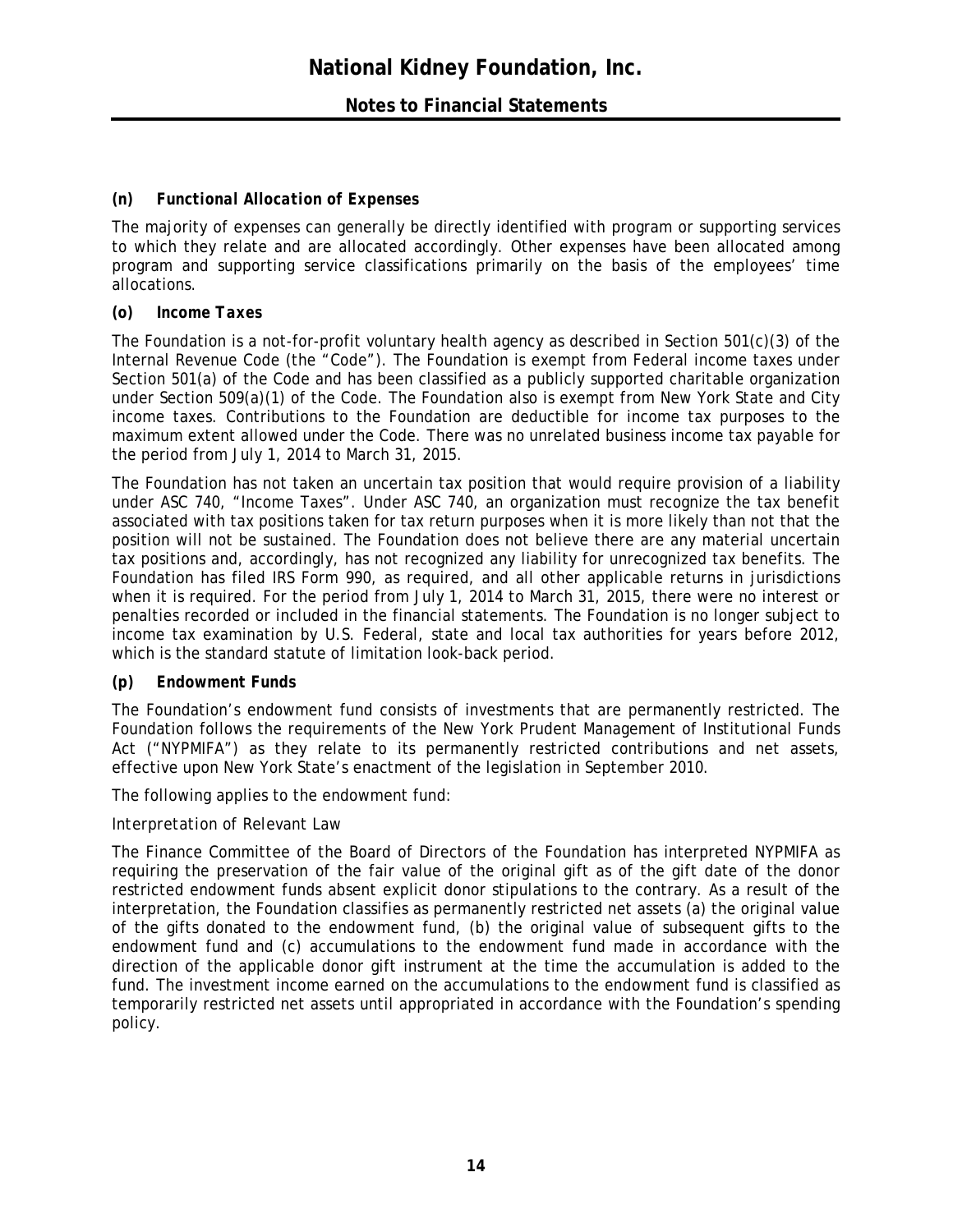#### *Investment and Spending Policies*

The Foundation has adopted investment and spending policies for endowment assets that attempt to provide a stream of returns that would be utilized to fund various programs while seeking to maintain the purchasing power of the endowment assets. Endowment assets include those assets of donor-restricted funds that the Foundation must hold in perpetuity. The Foundation's long-term strategy is to target diversified asset allocation that includes both equity and fixed income securities.

The Foundation may appropriate endowment investment returns for distribution each year up to 4% of the ending market value of the endowment fund over the previous three years and considers the following factors in making a determination to appropriate or accumulate donor-restricted endowment funds:

- the duration and preservation of the funds;
- availability of other funding sources;
- **•** general economic conditions;
- the possible effect of inflation and deflation;
- the expected total return from income and the appreciation/depreciation of investments; and
- purposes of donor-restricted endowment fund.

#### *(q) Use of Estimates*

The preparation of financial statements in conformity with U.S. generally accepted accounting principles requires management to make estimates and assumptions that affect the reported amounts of assets and liabilities and disclosure of contingent assets and liabilities at the date of the financial statements and the reported amounts of revenues and expenses during the reporting period. Actual results could differ from those estimates.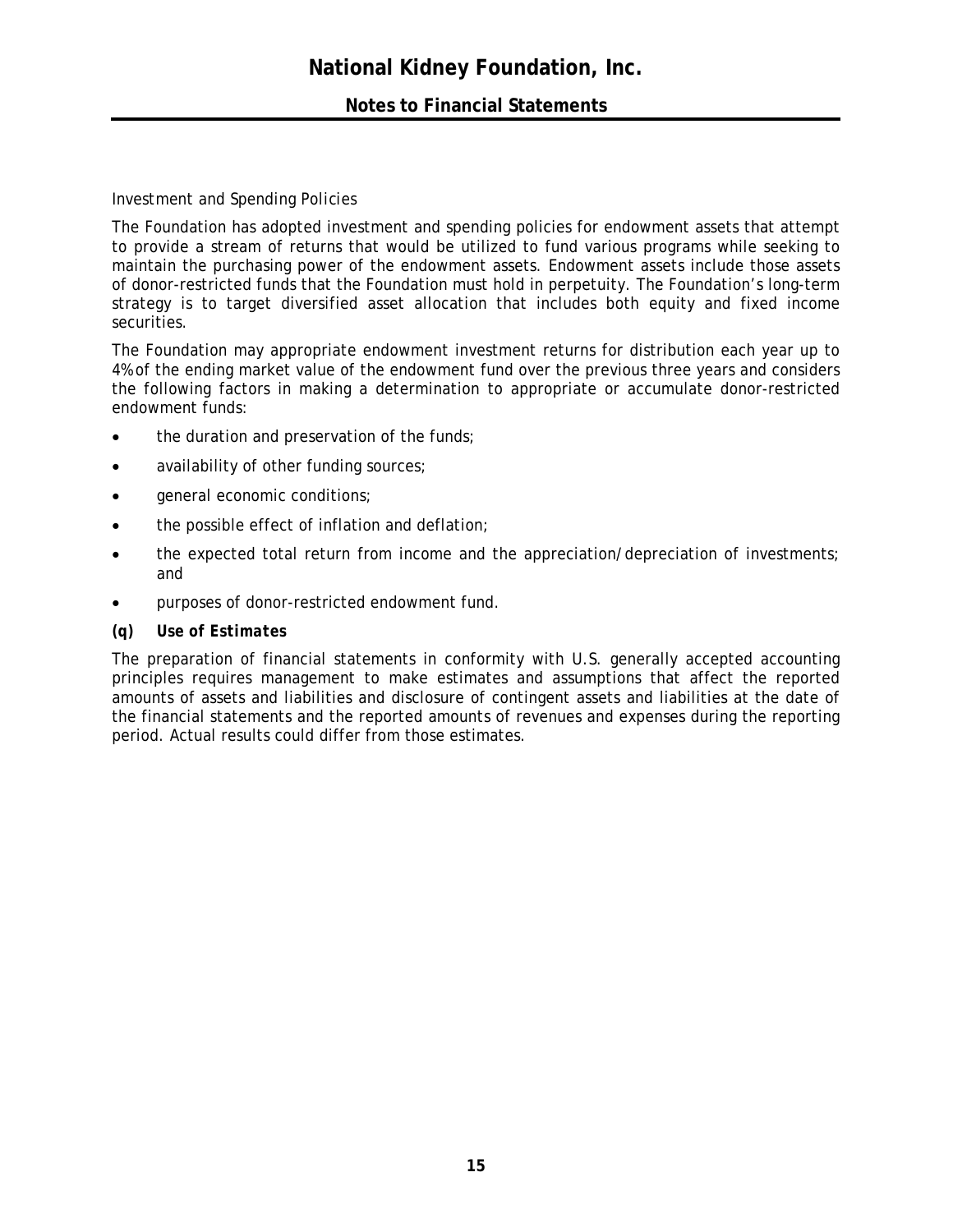## **3. Investments at Fair Value**

The fair value and cost of investments and investments held under split-interest agreements at March 31, 2015 consisted of the following:

|                    | Cost        | <b>Fair Value</b> |
|--------------------|-------------|-------------------|
| <b>Assets</b>      |             |                   |
| Money market funds | \$285.284   | 285,284           |
| Equity securities  | 165,201     | 478,792           |
| Mutual funds       | 4,532,677   | 4,113,136         |
| Fixed income       | 985,965     | 2,397,340         |
| Total investments  | \$5,969,127 | \$7,274,552       |

Included in the above are assets held under split-interest agreements in the amount of \$488,834 at March 31, 2015.

The Foundation invests in various investment securities which are exposed to various risks such as interest rate, market and credit risks. Due to the level of risk associated with certain investment securities, it is at least reasonably possible that changes in the values of investment securities will occur in the near term and that such changes could materially affect the amounts reported in the accompanying balance sheet.

The following table presents the financial instruments as of March 31, 2015, by caption on the balance sheet, within the ASC 820 valuation hierarchy defined above:

|                         |                                                                                | <b>Fair Value</b>                                   |                                                       |               |
|-------------------------|--------------------------------------------------------------------------------|-----------------------------------------------------|-------------------------------------------------------|---------------|
|                         | Quoted Prices in<br><b>Active Markets</b><br>for Identical<br>Assets (Level 1) | Significant Other<br>Observable<br>Inputs (Level 2) | Significant Other<br>Unobservable<br>Inputs (Level 3) | Total         |
| Assets                  |                                                                                |                                                     |                                                       |               |
| Money market funds      | 285,284                                                                        | \$                                                  | \$-                                                   | 285,284<br>\$ |
| Equity securities       | 478,792                                                                        |                                                     |                                                       | 478,792       |
| Mutual funds:           |                                                                                |                                                     |                                                       |               |
| Commodities             | 178,866                                                                        |                                                     |                                                       | 178,866       |
| Foreign large-cap blend | 1,239,108                                                                      |                                                     |                                                       | 1,239,108     |
| Large-cap blend         | 956,878                                                                        |                                                     |                                                       | 956,878       |
| Large-cap growth        | 454,166                                                                        |                                                     |                                                       | 454,166       |
| Large-cap value         | 409,135                                                                        |                                                     |                                                       | 409,135       |
| Small-cap blend         | 300,729                                                                        |                                                     |                                                       | 300,729       |
| Small-cap growth        | 299,095                                                                        |                                                     |                                                       | 299,095       |
| Bond funds              | 275,159                                                                        |                                                     |                                                       | 275,159       |
| Government bonds        |                                                                                | 185,442                                             |                                                       | 185,442       |
| Corporate bonds         |                                                                                | 2,211,898                                           |                                                       | 2,211,898     |
| Total investments       | \$4,877,212                                                                    | \$2,397,340                                         | \$                                                    | \$7,274,552   |

Investments for which fair value is estimated using reported NAV or the equivalent are able to be redeemed on a daily basis. At March 31, 2015, there were no unfunded commitments. There were no transfers between levels during the period from July 1, 2014 to March 31, 2015.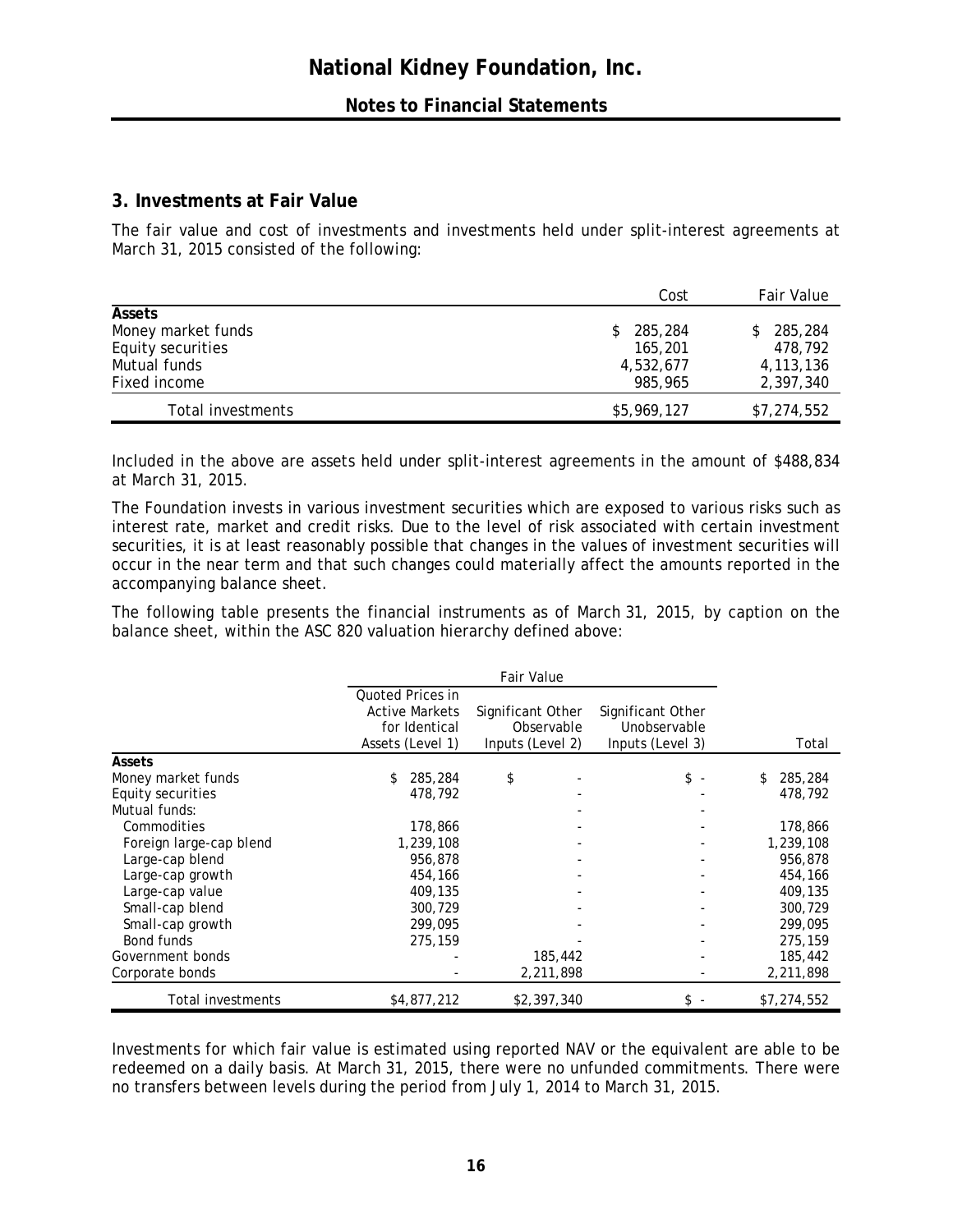# **4. Other Receivables**

Other receivables as of March 31, 2015 are as follows:

| Pledges receivable, net                                        | 86.959      |
|----------------------------------------------------------------|-------------|
| Beneficial interest in charitable remainder trusts and estates | 517,864     |
| Contractual grants and miscellaneous receivables               | 1,334,837   |
|                                                                | \$1,939,660 |

Included in other receivables are pledges receivable which represent unconditional promises to give. Pledges receivable are reported at their net present value calculated using a discount rate equal to the risk-free interest rate, which is the U.S. Treasury note interest rate in effect at the time the pledges are made and equal in duration to the length of time that the pledge is expected to be paid over.

As of March 31, 2015, the following represents future payments due:

| Within one year           | \$43,906 |
|---------------------------|----------|
| Two to five years         | 43,279   |
| Discount to present value | (226)    |
|                           | \$86,959 |

The discount rates to present value varied from 0.26% to 1.37%.

#### **5. Fixed Assets**

At March 31, 2015, fixed assets, net, consisted of the following:

| Furniture and equipment                         | \$2,078,782   |
|-------------------------------------------------|---------------|
| Leasehold improvements                          | 264,965       |
| Capitalized software                            | 297,182       |
|                                                 | 2,640,929     |
| Less: Accumulated depreciation and amortization | (2, 343, 047) |
|                                                 | 297.882       |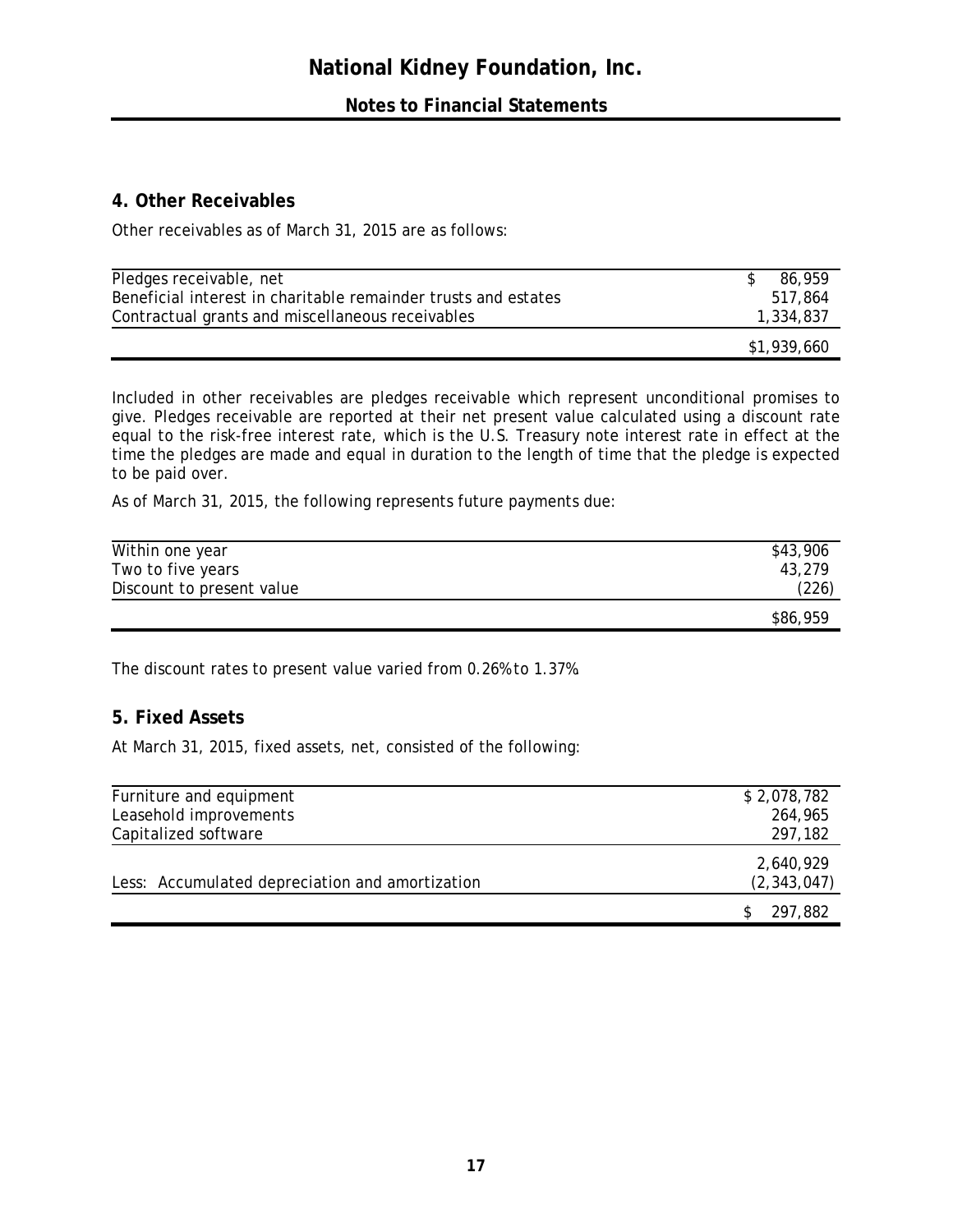# **6. Deferred Income**

Deferred income as of March 31, 2015 is as follows:

| Foundation headquarter's programs and projects | \$1,548,656 |
|------------------------------------------------|-------------|
| Membership and subscriptions                   | 365,455     |
| Special events                                 | 1,851,815   |
|                                                | \$3,765,926 |

# **7. Split-Interest Agreements**

The Foundation receives contributions under charitable gift annuities. The Foundation has segregated these assets as separate and distinct funds, independent from other funds and not to be applied to payment of the debts and obligations of the Foundation or any other purpose other than annuity benefits specified in the agreements. In addition, this portfolio of assets meets all requirements concerning permissible investments and mandated reserves as required by law. The Foundation agrees to pay a stated return annually to the beneficiaries as long as they live, after which time the remaining assets are available for unrestricted use by the Foundation.

At March 31, 2015, the total assets held under split-interest agreements were \$488,834 at fair value. The actuarial present value, which approximates fair value, of the Foundation's payable to beneficiaries was \$365,678 at March 31, 2015 and was calculated using interest rates ranging from 4.0% to 7.0%.

# **8. Line of Credit**

During the period from July 1, 2014 to March 31, 2015, the Foundation extended its \$5,000,000 line of credit with a financial institution maturing on October 31, 2015, at which time all outstanding interest payments will be due and payable. Interest was charged monthly at the onemonth London Interbank Offered Rate ("LIBOR"), plus an interest spread of 1.25% per annum (1.42% at March 31, 2015). The line of credit is secured by the Foundation's investments. There is no outstanding balance on the line of credit as of March 31, 2015.

# **9. Retirement/Savings Plans**

#### *(a) 403(b) Plan*

The Foundation has a contributory retirement/savings plan. The plan covers substantially all fulltime employees who meet certain age and service requirements. Under the terms of the plan, contributions are made under Section 403(b) of the Code and are invested, at the discretion of the plan participant, in one or more of the investment vehicles available under the plan. Pension expense for the period from July 1, 2014 to March 31, 2015 amounted to approximately \$286,000.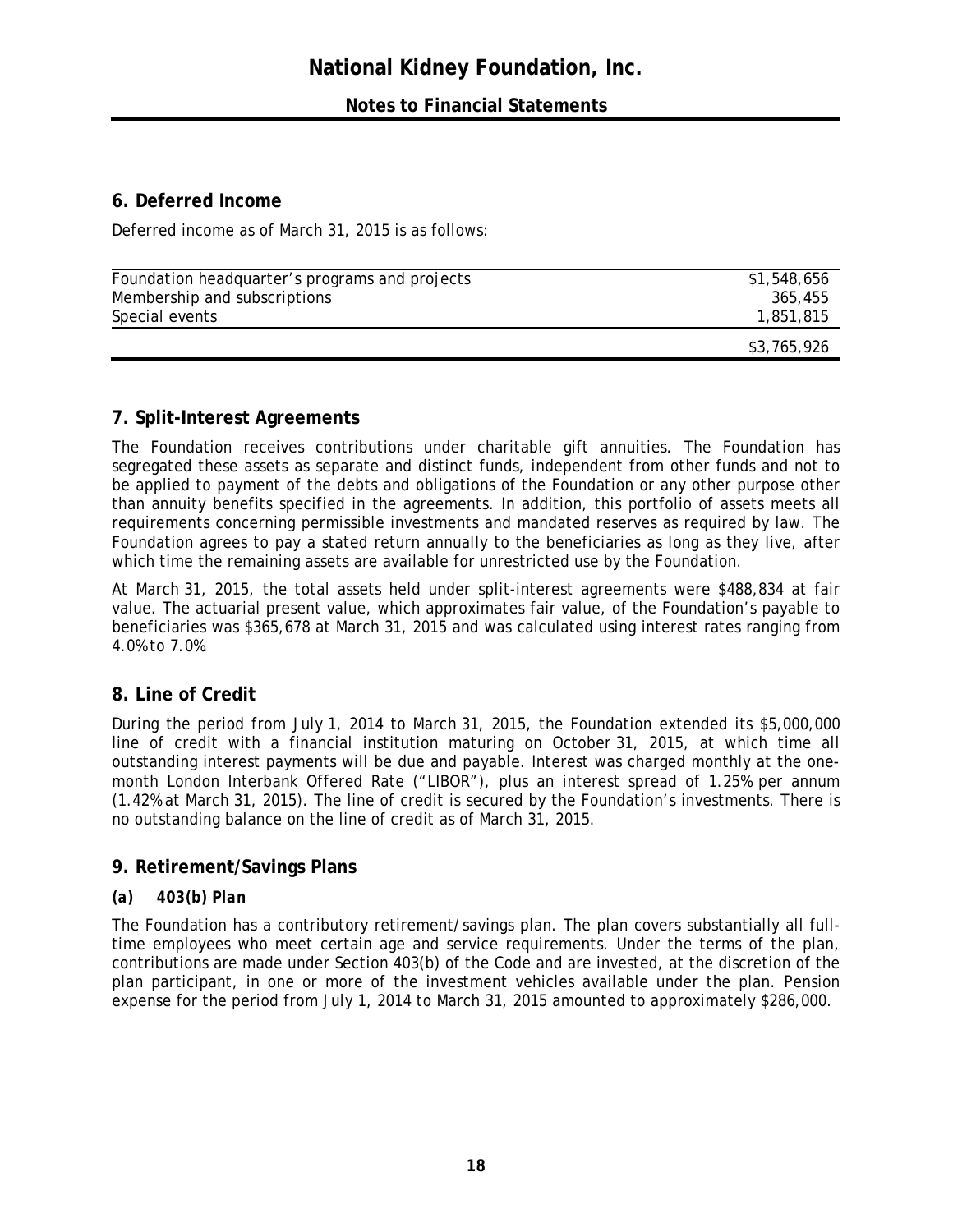## *(b) 457(f) Plan*

The Foundation has a Section 457(f) Senior Staff Flexible Benefit Plan (the "Plan") that provides senior management employees with a benefit allowance contributed by the Foundation, which can be used for various benefit options, including a capital accumulation account. At March 31, 2015, the Plan was fully funded and the Foundation did not incur any benefit expense. The fully funded liability related to the Plan amounted to approximately \$227,000 at March 31, 2015, and is included in accounts payable and accrued expenses in the accompanying balance sheet.

## **10. Commitments**

#### *(a) Operating Leases*

The Foundation occupies premises under non-cancelable operating leases in effect through 2021. Under the terms of these operating leases, rental payments increase annually. However, for financial statement purposes, rent expense is recorded on the straight-line basis over the term of the lease. The difference between rental payments made under the lease and rent expense calculated on the straight-line basis is recorded as deferred rent. At March 31, 2015, deferred rent of approximately \$593,000 is reflected in accounts payable and accrued expenses in the accompanying balance sheet.

Rent expense approximated \$1,569,000 for the period from July 1, 2014 to March 31, 2015.

Future minimum lease payments are as follows:

| 2016       | \$1,643,107 |
|------------|-------------|
| 2017       | 1,478,321   |
| 2018       | 1,395,650   |
| 2019       | 1,111,934   |
| Thereafter | 1,844,075   |
|            | \$7,473,086 |

#### *(b) Awards and Grants*

As of March 31, 2015, the Foundation has entered into conditional multi-year research grant commitments. The Foundation recognizes as expense the portion of the research grant award that becomes unconditional during the fiscal period. The Foundation has expensed research grants of \$140,000 during the period from July 1, 2014 to March 31, 2015.

#### *(c) Severance Payment*

On March 18, 2015, the Foundation announced a change in its Chief Executive Officer ("CEO"). Based on the contract with the previous CEO, the amount of severance, including payroll taxes, totaled \$422,963. This amount is payable in installments through May 18, 2016 and reported as severance costs on the statement of activities for the period from July 1, 2014 to March 31, 2015.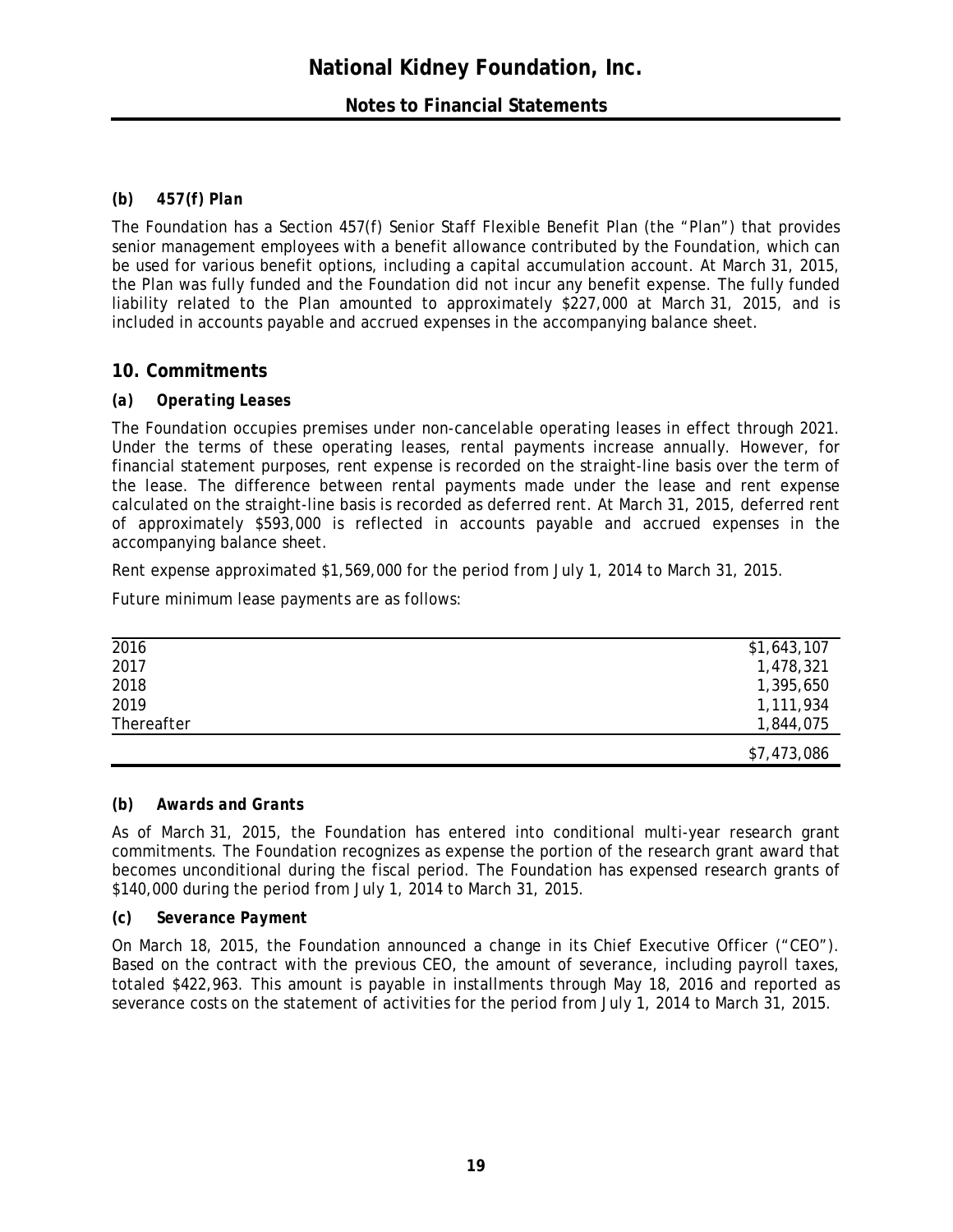# **11. Temporarily Restricted Net Assets**

Temporarily restricted net assets are restricted for the following purposes at March 31, 2015:

| Young investigators and clinical scientists research | \$2,826,563 |
|------------------------------------------------------|-------------|
| Other research                                       | 408,533     |
| Other programs                                       | 2,089,937   |
|                                                      | \$5,325,033 |

Temporarily restricted net assets were released from restrictions in fiscal 2015 as follows:

| Young investigators and clinical scientists research | 140,000     |
|------------------------------------------------------|-------------|
| Other research                                       | 126,302     |
| Other programs                                       | 786,392     |
|                                                      | \$1,052,694 |

# **12. Permanently Restricted Net Assets**

Permanently restricted net assets consist of investments that are to be held in perpetuity. The permanently restricted net assets held at March 31, 2015 are to be used as follows:

| Enuresis research      | 174,237     |
|------------------------|-------------|
| Other research         | 292,208     |
| Patient services       | 95,000      |
| Community services     | 90,680      |
| Professional education | 11,929      |
| Public education       | 97,872      |
| Undesignated programs  | 433,170     |
|                        | \$1,195,096 |

The following table represents the endowment investment composition by type of fund as of March 31, 2015:

| Cash and cash equivalents | 52,813      |
|---------------------------|-------------|
| Equity securities         | 179,083     |
| Mutual funds              | 816,216     |
| Government bonds          | 146,984     |
|                           | \$1,195,096 |